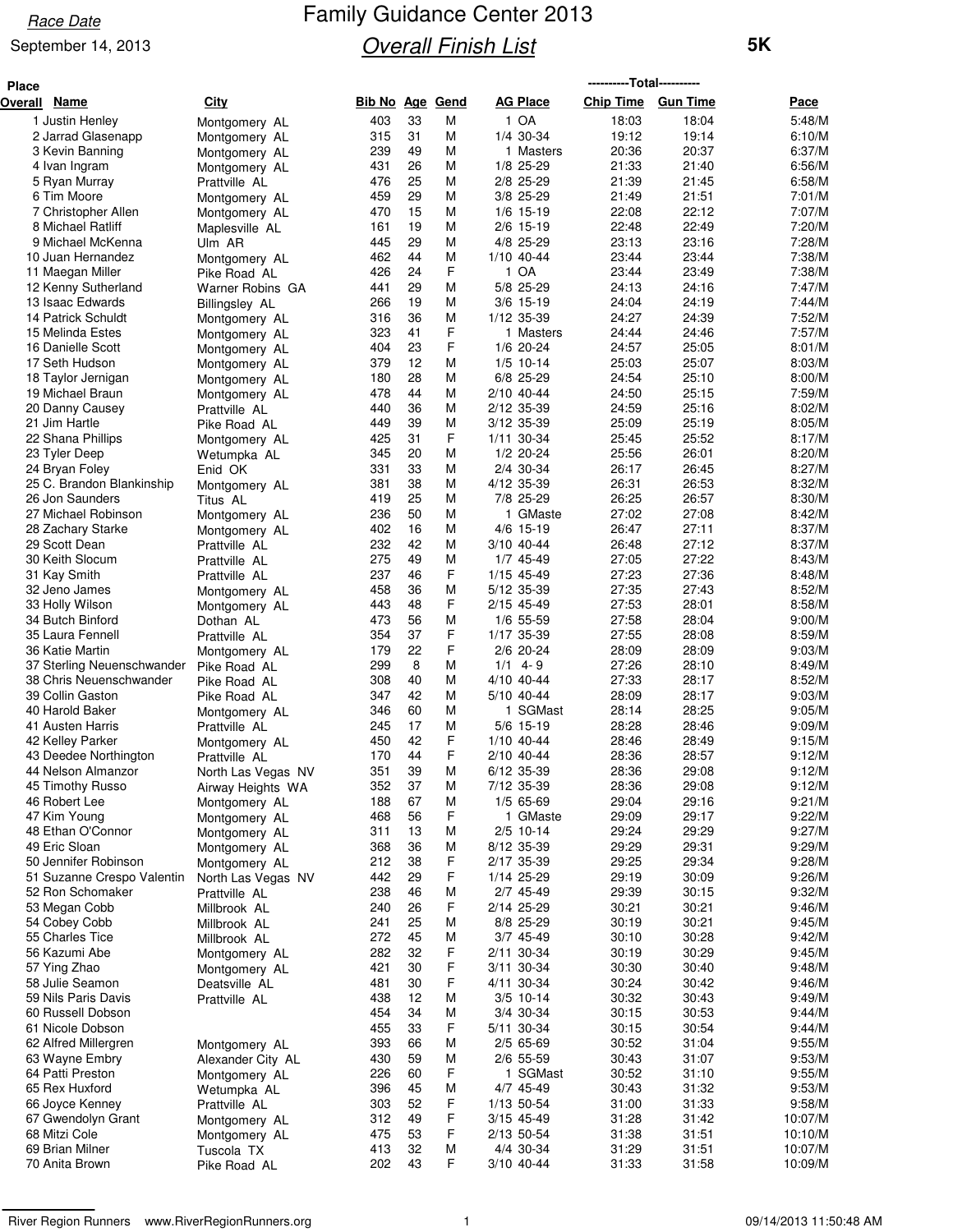#### September 14, 2013

| <b>Place</b> |                                                |                                 |                 |          |        |                          | -----------Total----------- |                 |                    |
|--------------|------------------------------------------------|---------------------------------|-----------------|----------|--------|--------------------------|-----------------------------|-----------------|--------------------|
|              | Overall Name                                   | <b>City</b>                     | Bib No Age Gend |          |        | <b>AG Place</b>          | <b>Chip Time</b>            | <b>Gun Time</b> | Pace               |
|              | 71 Carollynne Blakney                          | Bynum AL                        | 286             | 53       | F.     | 3/13 50-54               | 31:19                       | 32:02           | 10:04/M            |
|              | 72 Frederick McCoy                             | Montgomery AL                   | 251             | 35       | М      | 9/12 35-39               | 32:09                       | 32:21           | 10:20/M            |
|              | 73 Carolyn Slocum                              | Prattville AL                   | 229             | 47       | F      | 4/15 45-49               | 32:13                       | 32:32           | 10:22/M            |
|              | 74 Carina Harrison                             | Montgomery AL                   | 162             | 35       | F      | 3/17 35-39               | 32:20                       | 32:34           | 10:24/M            |
|              | 75 Shelley Tice                                | Millbrook AL                    | 273             | 42       | F      | 4/10 40-44               | 32:17                       | 32:37           | 10:23/M            |
|              | 76 Diana Bolt                                  | Prattville AL                   | 310             | 40       | F      | 5/10 40-44               | 32:08                       | 32:41           | 10:20/M            |
|              | 77 Grace Oconner                               | Montgomery AL                   | 228             | 37       | F      | 4/17 35-39               | 32:05                       | 32:48           | 10:19/M            |
|              | 78 Maureen Harback                             | Montgomery AL                   | 422             | 45       | F      | 5/15 45-49               | 32:24                       | 32:52           | 10:25/M            |
|              | 79 David Norris                                | Montgomery AL                   | 300             | 36       | M      | 10/12 35-39              | 32:40                       | 32:53           | 10:30/M            |
|              | 80 Kat Dell                                    | Pikeville NC                    | 456             | 29<br>53 | F<br>F | 3/14 25-29               | 32:16                       | 32:54<br>32:57  | 10:23/M            |
|              | 81 Starr Fain<br>82 Claire Webb                | Pike Road AL                    | 158<br>406      | 5        | F      | 4/13 50-54<br>$1/3$ 4-9  | 32:34<br>32:37              | 32:58           | 10:28/M<br>10:29/M |
|              | 83 Bruce Kenney                                | Montgomery AL                   | 304             | 52       | M      | 1/4 50-54                | 32:30                       | 33:04           | 10:27/M            |
|              | 84 Beth Cunningham                             | Prattville AL<br>Montgomery AL  | 343             | 47       | F      | 6/15 45-49               | 32:59                       | 33:06           | 10:36/M            |
|              | 85 Michael Fennell                             | Prattville AL                   | 356             | 15       | M      | $6/6$ 15-19              | 32:54                       | 33:08           | 10:35/M            |
|              | 86 Brent Hines                                 | Wetumpka AL                     | 457             | 56       | M      | 3/6 55-59                | 32:51                       | 33:09           | 10:34/M            |
|              | 87 Sara Kersey                                 | Wetumpka AL                     | 225             | 31       | F      | 6/11 30-34               | 32:44                       | 33:24           | 10:32/M            |
|              | 88 Sandra Binford                              | Dothan AL                       | 472             | 55       | F      | 1/6 55-59                | 33:23                       | 33:29           | 10:44/M            |
|              | 89 Rebecca Fennell                             | Prattville AL                   | 355             | 20       | F      | 3/6 20-24                | 33:18                       | 33:32           | 10:42/M            |
|              | 90 Tim Burgett                                 | Montgomery AL                   | 292             | 43       | M      | 6/10 40-44               | 32:55                       | 33:37           | 10:35/M            |
|              | 91 Charday Caminero                            | Chevenne WY                     | 482             | 27       | F      | 4/14 25-29               | 33:43                       | 33:49           | 10:50/M            |
|              | 92 Mike Jernigan                               | Montgomery AL                   | 213             | 57       | M      | 4/6 55-59                | 33:38                       | 33:55           | 10:49/M            |
|              | 93 Claire Sawyer                               | Destin FL                       | 247             | 64       | F      | 1/3 60-64                | 33:47                       | 33:58           | 10:52/M            |
|              | 94 Lindsey Saunders                            | Titus AL                        | 418             | 25       | F      | 5/14 25-29               | 33:33                       | 34:04           | 10:47/M            |
|              | 95 Joe Woddail                                 | Montgomery AL                   | 385             | 23       | М      | 2/2 20-24                | 33:32                       | 34:09           | 10:47/M            |
|              | 96 Carolyn Irwin                               | Prattville AL                   | 289             | 64       | F      | 2/3 60-64                | 33:42                       | 34:16           | 10:50/M            |
|              | 97 Lauren Collins                              | Prattville AL                   | 197             | 28       | F      | 6/14 25-29               | 33:55                       | 34:22           | 10:54/M            |
|              | 98 Hannah Cables                               | Millbrook AL                    | 196             | 20       | F      | 4/6 20-24                | 33:55                       | 34:22           | 10:54/M            |
|              | 99 Richard Cables                              | Prattville AL                   | 250             | 46       | М      | 5/7 45-49                | 33:55                       | 34:22           | 10:54/M            |
|              | 100 Karen Bixler                               | Prattville AL                   | 231             | 45       | F      | 7/15 45-49               | 34:12                       | 34:31           | 11:00/M            |
|              | 101 Parker Aspinwall                           | Pike Road AL                    | 157             | 28       | F      | 7/14 25-29               | 34:15                       | 34:38           | 11:01/M            |
|              | 102 Searcy Yeder                               | Pike Road AL                    | 405<br>254      | 31<br>49 | F<br>F | 7/11 30-34<br>8/15 45-49 | 34:11<br>34:13              | 34:41<br>34:49  | 10:59/M<br>11:00/M |
|              | 103 Michelle Myrick<br>104 Shane Cunningham    | Greenville AL                   | 344             | 44       | M      | 7/10 40-44               | 34:43                       | 34:55           | 11:10/M            |
|              | 105 Bill Woddail                               | Montgomery AL                   | 383             | 61       | М      | $1/2$ 60-64              | 34:42                       | 35:19           | 11:09/M            |
|              | 106 John Maenhardt                             | Montgomery AL<br>Maxwell Afb AL | 199             | 43       | M      | 8/10 40-44               | 34:46                       | 35:25           | 11:11/M            |
|              | 107 Stephanie Maenhardt                        | Maxwell Afb AL                  | 198             | 42       | F      | 6/10 40-44               | 34:46                       | 35:25           | 11:11/M            |
|              | 108 Jessica Joyner                             | Pike Road AL                    | 172             | 25       | F      | 8/14 25-29               | 34:57                       | 35:35           | 11:14/M            |
|              | 109 Greg Gardner                               | Wetumpka AL                     | 389             | 51       | М      | 2/4 50-54                | 35:22                       | 35:48           | 11:22/M            |
|              | 110 Kristi Fuller                              | Montgomery AL                   | 483             | 42       | F      | 7/10 40-44               | 35:36                       | 36:03           | 11:27/M            |
|              | 111 Connie Scott                               | Millbrook AL                    | 360             | 50       | F      | 5/13 50-54               | 35:57                       | 36:26           | 11:34/M            |
|              | 112 Malin Ulmer                                | Montgomery AL                   | 429             | 30       | F      | 8/11 30-34               | 36:24                       | 36:32           | 11:42/M            |
|              | 113 Holley Fenn                                | Anniston AL                     | 433             | 32       | F      | 9/11 30-34               | 36:17                       | 36:41           | 11:40/M            |
|              | 114 Mickey Best                                | Montgomery AL                   | 348             | 59       | М      | 5/6 55-59                | 36:12                       | 36:47           | 11:38/M            |
|              | 115 Joseph Trimble                             |                                 | 485             | 55       | M      | 6/6 55-59                | 36:49                       | 36:49           | 11:50/M            |
|              | 116 Joanie Eichelberg                          | Montgomery AL                   | 423             | 36       | F      | 5/17 35-39               | 36:26                       | 36:49           | 11:43/M            |
|              | 117 Cindy Lang                                 | Sardis AL                       | 267             | 56       | F      | 2/6 55-59                | 36:47                       | 36:54           | 11:50/M            |
|              | 118 Cm Henderson<br>119 Priscilla Merriweather | Montgomery AL                   | 248<br>364      | 50<br>36 | F<br>F | 6/13 50-54<br>6/17 35-39 | 36:50<br>37:01              | 37:15<br>37:29  | 11:51/M            |
|              | 120 Na Li                                      | Montgomery AL                   | 446             | 26       | F      | 9/14 25-29               | 37:25                       | 37:36           | 11:54/M<br>12:02/M |
|              | 121 Takeisha Millen                            | Montgomery AL<br>Prattville AL  | 283             | 34       | F      | 10/11 30-34              | 37:30                       | 37:36           | 12:03/M            |
|              | 122 Luo Jiao                                   | Montgomery AL                   | 465             | 24       | F      | 5/6 20-24                | 37:25                       | 37:36           | 12:02/M            |
|              | 123 Jennifer Henry                             | Montgomery AL                   | 395             | 32       | F      | 11/11 30-34              | 38:01                       | 38:23           | 12:13/M            |
|              | 124 Debbie Brooks                              | Prattville AL                   | 169             | 49       | F      | 9/15 45-49               | 38:02                       | 38:35           | 12:14/M            |
|              | 125 Tassi Davis                                | Prattville AL                   | 437             | 36       | F      | 7/17 35-39               | 38:43                       | 38:54           | 12:27/M            |
|              | 126 Kelli Hill                                 | Millbrook AL                    | 280             | 38       | F      | 8/17 35-39               | 38:29                       | 39:04           | 12:22/M            |
|              | 127 Jennifer Brown                             | Montgomery AL                   | 340             | 36       | F      | 9/17 35-39               | 39:10                       | 39:28           | 12:36/M            |
|              | 128 Nettie Carter                              | Montgomery AL                   | 306             | 46       | F      | 10/15 45-49              | 39:56                       | 40:06           | 12:50/M            |
|              | 129 Kevin Ritchey                              | North Las Vegas NV              | 353             | 40       | М      | 9/10 40-44               | 40:11                       | 40:43           | 12:55/M            |
|              | 130 Jon Owen                                   | Montgomery AL                   | 305             | 39       | М      | 11/12 35-39              | 40:35                       | 40:57           | 13:03/M            |
|              | 131 Courtney Hanna                             | Kellyton AL                     | 210             | 24       | F      | 6/6 20-24                | 40:28                       | 41:01           | 13:01/M            |
|              | 132 Whitney Bullard                            | Rockford AL                     | 208             | 25       | F      | 10/14 25-29              | 40:28                       | 41:01           | 13:01/M            |
|              | 133 Amber Griggs                               | Montgomery AL                   | 327             | 25       | F      | 11/14 25-29              | 41:27                       | 41:46           | 13:20/M            |
|              | 134 Lanetta Davis                              | Prattville AL                   | 361             | 59       | F      | $3/6$ 55-59              | 42:03                       | 42:31           | 13:31/M            |
|              | 135 Will Bryant                                | Montgomery AL                   | 376             | 47       | M      | 6/7 45-49                | 41:57                       | 42:36           | 13:29/M            |
|              | 136 Mary Kathryn Bryant<br>137 Brittny Allen   | Montgomery AL                   | 375<br>471      | 11<br>8  | F<br>F | $1/2$ 10-14<br>$2/3$ 4-9 | 41:58<br>42:32              | 42:36<br>42:40  | 13:30/M            |
|              | 138 Kiwanda Smith                              | Montgomery AL<br>Pike Road AL   | 332             | 38       | F      | 10/17 35-39              | 42:36                       | 42:49           | 13:41/M<br>13:42/M |
|              | 139 Emily Winn                                 | Montgomery AL                   | 329             | 45       | F      | 11/15 45-49              | 42:48                       | 43:04           | 13:46/M            |
|              | 140 Amber Knighten                             | Montgomery AL                   | 234             | 37       | F.     | 11/17 35-39              | 42:52                       | 43:04           | 13:47/M            |
|              |                                                |                                 |                 |          |        |                          |                             |                 |                    |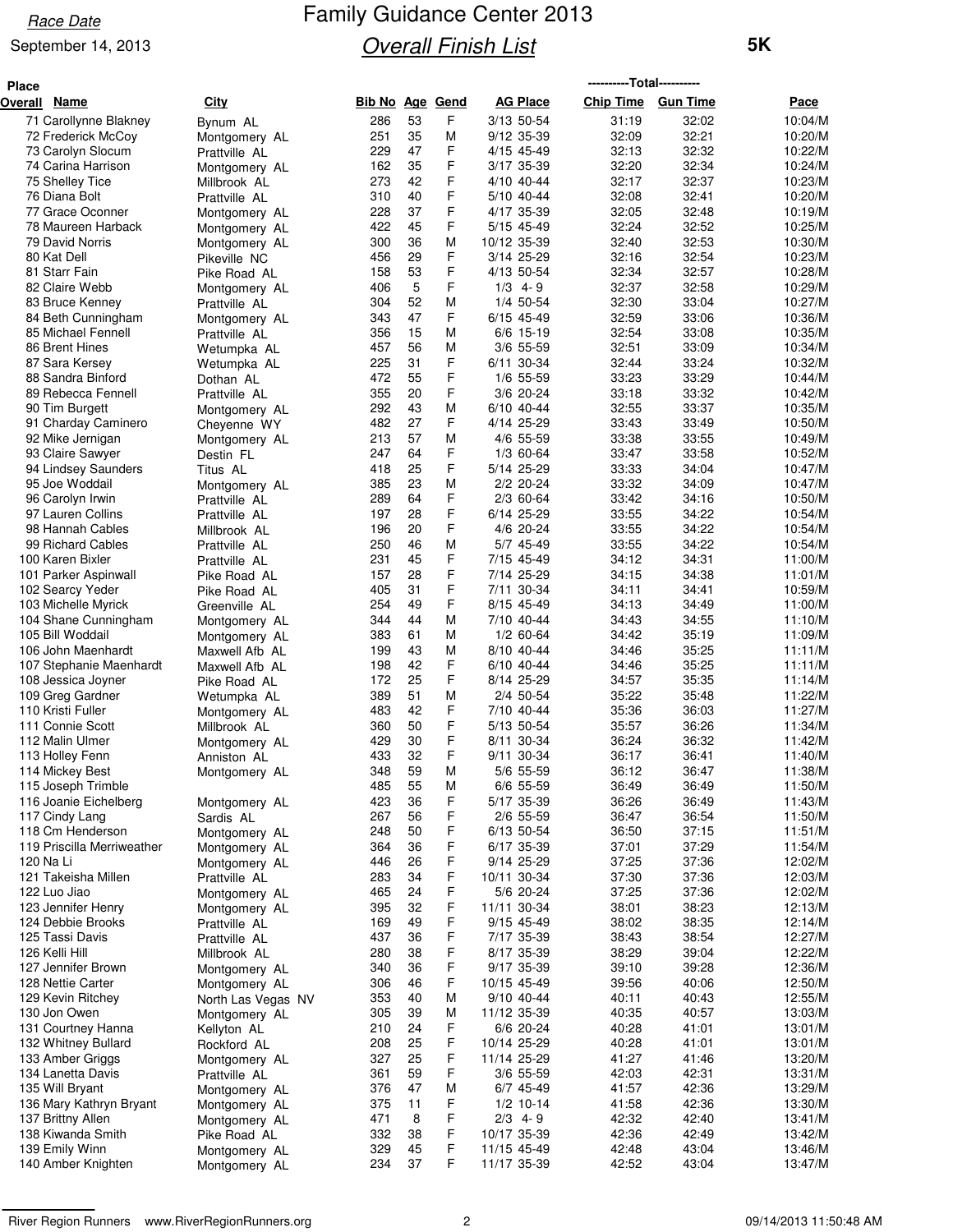#### September 14, 2013

| ----------Total----------<br><b>Place</b> |                  |                 |                |   |                 |                  |                 |         |
|-------------------------------------------|------------------|-----------------|----------------|---|-----------------|------------------|-----------------|---------|
| Overall Name                              | City             | Bib No Age Gend |                |   | <b>AG Place</b> | <b>Chip Time</b> | <b>Gun Time</b> | Pace    |
| 141 Rebecca Jacobson                      | Wetumpka AL      | 187             | 53             | F | 7/13 50-54      | 42:42            | 43:06           | 13:44/M |
| 142 Bruce Brown                           | Union Springs AL | 428             | 40             | M | 10/10 40-44     | 43:25            | 43:38           | 13:58/M |
| 143 Luiz Ferraz                           | Prattville AL    | 160             | 48             | M | 7/7 45-49       | 43:39            | 44:02           | 14:02/M |
| 144 Lissa Blankinship                     | Montgomery AL    | 382             | 39             | F | 12/17 35-39     | 43:47            | 44:09           | 14:05/M |
| 145 Caitlin Hall                          | Prattville AL    | 154             | 15             | F | $1/1$ 15-19     | 43:50            | 44:17           | 14:06/M |
| 146 Charles Hall                          | Prattville AL    | 164             | 52             | M | 3/4 50-54       | 43:52            | 44:17           | 14:06/M |
| 147 Kelly Chandler                        | Prattville AL    | 163             | 35             | F | 13/17 35-39     | 44:10            | 44:23           | 14:12/M |
| 148 Kathy Flaherty                        | Cecil AL         | 222             | 52             | F | 8/13 50-54      | 44:33            | 44:49           | 14:19/M |
| 149 Michael Flaherty                      | Cecil AL         | 221             | 67             | М | 3/5 65-69       | 44:32            | 44:49           | 14:19/M |
| 150 Emma Neylon                           | Montgomery AL    | 320             | 10             | F | $2/2$ 10-14     | 44:30            | 45:16           | 14:19/M |
| 151 Sean Neylon                           | Montgomery AL    | 317             | 38             | M | 12/12 35-39     | 44:31            | 45:17           | 14:19/M |
| 152 Owen Neylon                           | Montgomery AL    | 319             | 11             | М | 4/5 10-14       | 44:31            | 45:17           | 14:19/M |
| 153 Julie Neylon                          | Montgomery AL    | 318             | 41             | F | 8/10 40-44      | 44:31            | 45:17           | 14:19/M |
| 154 Marsha Goodman                        | Montgomery AL    | 378             | 54             | F | 9/13 50-54      | 45:25            | 45:39           | 14:36/M |
| 155 Gloria Witherspoon                    | Montgomery AL    | 288             | 58             | F | 4/6 55-59       | 45:25            | 45:40           | 14:36/M |
| 156 Vicky Eichelberg                      | Montgomery AL    | 424             | 59             | F | 5/6 55-59       | 46:15            | 46:37           | 14:52/M |
| 157 Alma Kelly                            | Pike Road AL     | 464             | 56             | F | 6/6 55-59       | 46:34            | 46:43           | 14:58/M |
| 158 Pamela Henderson                      | Montgomery AL    | 410             | 54             | F | 10/13 50-54     | 46:29            | 46:53           | 14:57/M |
| 159 Cheryl Brake                          | Montgomery AL    | 357             | 52             | F | 11/13 50-54     | 48:29            | 48:47           | 15:35/M |
| 160 Edward Drozdowski                     | Montgomery AL    | 211             | 67             | M | 4/5 65-69       | 48:46            | 49:13           | 15:41/M |
| 161 Lindy Waight                          | Montgomery AL    | 388             | 29             | F | 12/14 25-29     | 49:06            | 49:24           | 15:47/M |
| 162 Debra Foster                          | Montgomery AL    | 371             | 50             | F | 12/13 50-54     | 50:09            | 50:50           | 16:08/M |
| 163 David Flack                           | Montgomery AL    | 469             | 71             | M | 1/2 70-99       | 52:01            | 52:28           | 16:44/M |
| 164 Shawanda Dixon                        | Selma AL         | 296             | 37             | F | 14/17 35-39     | 52:37            | 53:17           | 16:55/M |
| 165 Melanie Lane                          | Montgomery AL    | 295             | 39             | F | 15/17 35-39     | 52:37            | 53:17           | 16:55/M |
| 166 Katrina Jones                         | Montgomery AL    | 333             | 40             | F | 9/10 40-44      | 53:19            | 53:31           | 17:09/M |
| 167 Rose Winkler                          | Montgomery AL    | 190             | 67             | F | 1/1 65-69       | 54:53            | 55:36           | 17:39/M |
| 168 Frank Winkler                         | Montgomery AL    | 191             | 68             | M | 5/5 65-69       | 54:56            | 55:40           | 17:40/M |
| 169 Melissa Robinson                      | Montgomery AL    | 463             | 47             | F | 12/15 45-49     | 54:57            | 55:42           | 17:40/M |
| 170 River James                           | Auburn AL        | 477             | 35             | F | 16/17 35-39     | 55:54            | 56:17           | 17:58/M |
| 171 Cherie Meadows                        | Pike Road AL     | 334             | 44             | F | 10/10 40-44     | 56:03            | 56:18           | 18:01/M |
| 172 Arnetas James                         | Auburn AL        | 474             | $\overline{7}$ | F | $3/3$ 4-9       | 55:52            | 56:18           | 17:58/M |
| 173 Richard Martin                        | Montgomery AL    | 178             | 73             | M | 2/2 70-99       | 57:11            | 58:00           | 18:23/M |
| 174 Sam Wilson                            | Montgomery AL    | 398             | 13             | M | 5/5 10-14       | 59:28            | 59:55           | 19:07/M |
| 175 Sheryl Wilson                         | Montgomery AL    | 397             | 47             | F | 13/15 45-49     | 59:31            | 59:56           | 19:08/M |
| 176 Douglas Medcalf                       | Wetumpka AL      | 165             | 62             | M | 2/2 60-64       | 59:36            | 1:00:21         | 19:10/M |
| 177 Barbara Morgan                        | Opelika AL       | 408             | 47             | F | 14/15 45-49     | 59:52            | 1:00:33         | 19:15/M |
| 178 Kathy Woddail                         | Montgomery AL    | 384             | 60             | F | 3/3 60-64       | 59:59            | 1:00:35         | 19:17/M |
| 179 Austin Flaherty                       | Pike Road AL     | 387             | 26             | F | 13/14 25-29     | 59:59            | 1:00:35         | 19:17/M |
| 180 Michelle Harris                       | Prattville AL    | 246             | 52             | F | 13/13 50-54     | 1:00:09          | 1:00:52         | 19:20/M |
| 181 Lori Coleman                          | Montgomery AL    | 307             | 48             | F | 15/15 45-49     | 1:00:30          | 1:01:11         | 19:27/M |
| 182 Teri Sumbry                           | Montgomery AL    | 392             | 36             | F | 17/17 35-39     | 1:00:45          | 1:01:27         | 19:32/M |
| 183 Sandi Percival                        | Montgomery AL    | 227             | 27             | F | 14/14 25-29     | 1:11:50          | 1:12:20         | 23:06/M |
| 184 Phillip Glenn                         | Montgomery AL    | 400             | 53             | M | 4/4 50-54       | 1:29:44          | 1:29:44         | 28:51/M |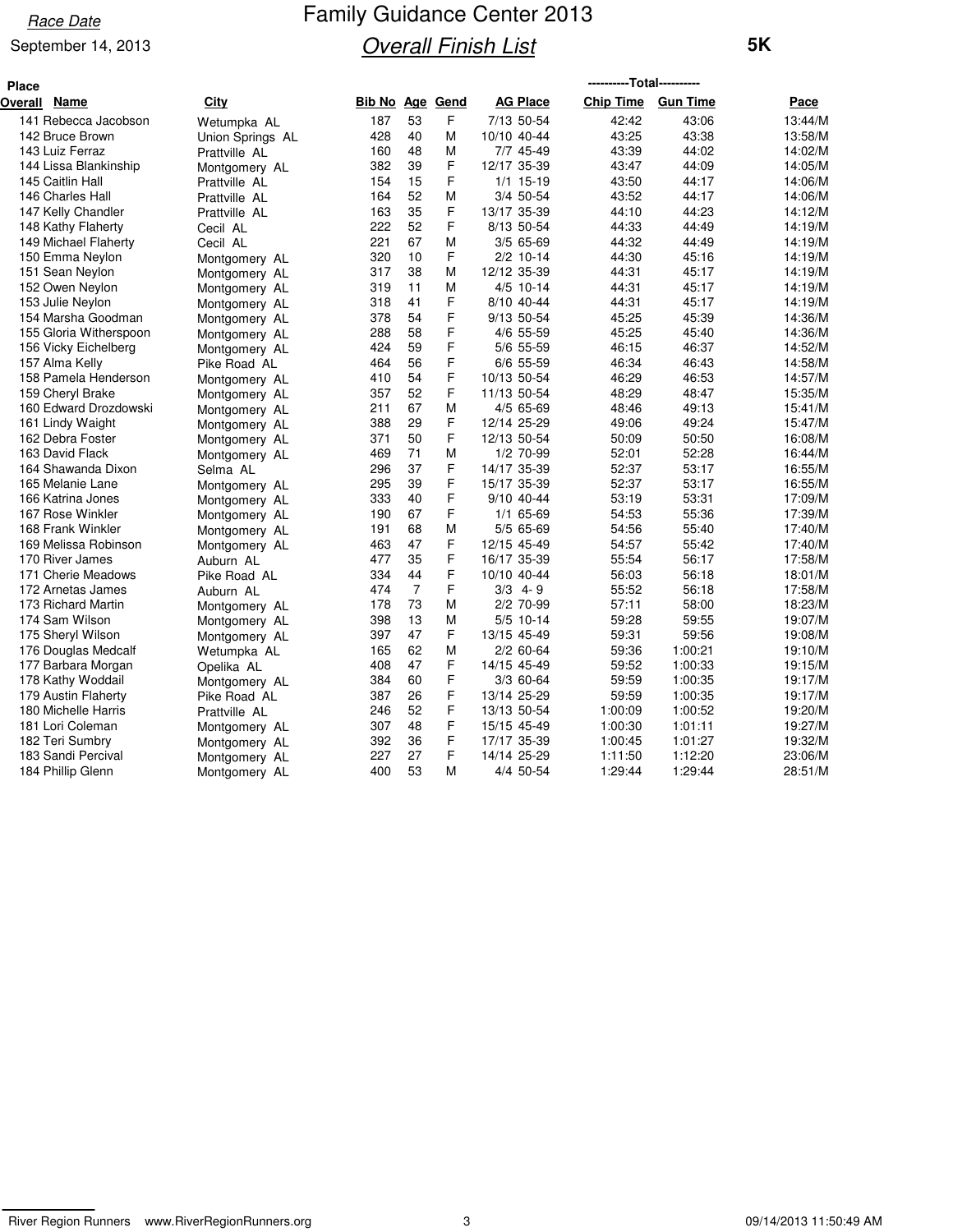#### September 14, 2013

| <b>Place</b> |                                  |                                |                 |          |        |                         |                  |                 |                  |
|--------------|----------------------------------|--------------------------------|-----------------|----------|--------|-------------------------|------------------|-----------------|------------------|
| Overall Name |                                  | City                           | Bib No Age Gend |          |        | <b>AG Place</b>         | <b>Chip Time</b> | <b>Gun Time</b> | Pace             |
|              | 1 Avery Ainsworth                | Montgomery AL                  | 453             | 33       | M      | 1 OA                    | 35:35            | 35:36           | 5:49/M           |
|              | 2 Chase Holmberg                 | Montgomery AL                  | 278             | 28       | М      | 1/10 25-29              | 39:18            | 39:20           | 6:25/M           |
|              | 3 Tim Horvath                    | Huntsville AL                  | 259             | 46       | М      | 1 Masters               | 39:37            | 39:38           | 6:28/M           |
|              | 4 Randy Cicale                   | San Antonio TX                 | 215             | 31       | М      | 1/13 30-34              | 39:44            | 39:44           | 6:30/M           |
|              | 5 Jeff McIntyre                  | Montgomery AL                  | 301             | 33       | M      | 2/13 30-34              | 42:33            | 42:35           | 6:57/M           |
|              | 6 Scott Butler                   | Madison AL                     | 219             | 50       | М      | 1 GMaste                | 43:08            | 43:13           | 7:03/M           |
|              | 7 Francis Lyons                  | Maxwell Afb AL                 | 321             | 34       | M      | 3/13 30-34              | 43:39            | 43:40           | 7:08/M           |
|              | 8 Jeff Elliot                    | Prattville AL                  | 401             | 33       | М      | 4/13 30-34              | 45:22            | 45:26           | 7:25/M           |
|              | 9 William Sammon                 | Montgomery AL                  | 434             | 48       | M      | 1/5 45-49               | 45:30            | 45:32           | 7:26/M           |
|              | 10 Tony Glenboski                | Montgomery AL                  | 298             | 60<br>39 | М      | 1 SGMast                | 45:38            | 45:40           | 7:27/M<br>7:30/M |
|              | 11 Matt Wilson<br>12 Pat Hendrix | Prattville AL                  | 253<br>207      | 37       | M<br>М | 1/8 35-39<br>2/8 35-39  | 45:54<br>46:15   | 46:12<br>46:19  | 7:33/M           |
|              | 13 Ryan Shaver                   | Apo AE                         | 435             | 28       | M      | 2/10 25-29              | 47:02            | 47:03           | 7:41/M           |
|              | 14 Jessica Shaver                | Montgomery AL<br>Montgomery AL | 436             | 23       | F      | 1 OA                    | 47:02            | 47:03           | 7:41/M           |
|              | 15 Joshua Trimble                | Montgomery AL                  | 484             | 15       | M      | $1/1$ 15-19             | 46:56            | 47:39           | 7:40/M           |
|              | 16 Brad Bemosol                  | Montgomery AL                  | 451             | 42       | М      | $1/8$ 40-44             | 48:06            | 48:16           | 7:52/M           |
|              | 17 Ryan Thompson                 | Montgomery AL                  | 394             | 34       | M      | 5/13 30-34              | 48:07            | 48:37           | 7:52/M           |
|              | 18 Jeremy Logan                  | Wetumpka AL                    | 195             | 34       | М      | 6/13 30-34              | 48:40            | 48:45           | 7:57/M           |
|              | 19 Sean Haydo                    | Oklahoma City OK               | 185             | 35       | M      | 3/8 35-39               | 48:39            | 49:00           | 7:57/M           |
|              | 20 Leigh Ross                    | Wetumpka AL                    | 390             | 31       | F      | 1/12 30-34              | 49:13            | 49:16           | 8:03/M           |
|              | 21 Heidi Bowers                  | Montgomery AL                  | 412             | 34       | F      | 2/12 30-34              | 49:06            | 49:36           | 8:01/M           |
|              | 22 Jeff Vinzant                  | Montgomery AL                  | 479             | 52       | М      | 1/5 50-54               | 49:18            | 49:38           | 8:03/M           |
|              | 23 Kenneth Stugis                | Waldorf MD                     | 182             | 31       | М      | 7/13 30-34              | 49:22            | 49:41           | 8:04/M           |
|              | 24 Tahina Montoya                | Lowell MA                      | 184             | 27       | F      | 1/7 25-29               | 49:51            | 50:10           | 8:09/M           |
|              | 25 Shane Ross                    | Wetumpka AL                    | 391             | 35       | М      | 4/8 35-39               | 50:13            | 50:17           | 8:12/M           |
|              | 26 Allison Winklepleck           | Montgomery AL                  | 380             | 34       | F      | 3/12 30-34              | 50:12            | 50:20           | 8:12/M           |
|              | 27 Tom Dorl                      | Prattville AL                  | 349             | 44       | М      | 2/8 40-44               | 50:24            | 50:36           | 8:14/M           |
|              | 28 Jamie Forbus                  | Rockford AL                    | 176             | 41       | M      | 3/8 40-44               | 50:27            | 50:44           | 8:15/M           |
|              | 29 April Neese                   | Alexander City AL              | 249             | 32       | F      | 4/12 30-34              | 50:36            | 50:53           | 8:16/M           |
|              | 30 Sean Fisher                   | Manhattan Beach CA             | 415             | 26       | M      | 3/10 25-29              | 50:43            | 51:02           | 8:17/M           |
|              | 31 Craig Kinkade                 | Collierville TN                | 439             | 31       | M      | 8/13 30-34              | 50:59            | 51:03           | 8:20/M           |
|              | 32 Chris White<br>33 John Porter | Montgomery AL                  | 285<br>480      | 28<br>46 | М<br>М | 4/10 25-29<br>2/5 45-49 | 51:24<br>51:24   | 51:26<br>51:29  | 8:24/M<br>8:24/M |
|              | 34 Jonathan Bowman               | Montgomery AL                  | 409             | 52       | M      | 2/5 50-54               | 51:46            | 51:47           | 8:28/M           |
|              | 35 Trina Peters                  | Montgomery AL                  | 268             | 33       | F      | 5/12 30-34              | 51:42            | 51:47           | 8:27/M           |
|              | 36 Nick Jernigan                 | Prattville AL<br>Montgomery AL | 486             | 30       | м      | 9/13 30-34              | 49:23            | 51:57           | 8:04/M           |
|              | 37 Victor Ross                   | Montgomery AL                  | 460             | 53       | М      | 3/5 50-54               | 52:03            | 52:09           | 8:30/M           |
|              | 38 Sean Jacobson                 | Little Rock AR                 | 448             | 26       | M      | 5/10 25-29              | 52:21            | 53:07           | 8:33/M           |
|              | 39 Dave Rogers                   |                                | 432             | 28       | М      | 6/10 25-29              | 52:21            | 53:07           | 8:33/M           |
|              | 40 Trey Henderson                | Montgomery AL                  | 366             | 33       | M      | 10/13 30-34             | 53:10            | 53:35           | 8:41/M           |
|              | 41 Miesha Turner                 | Montgomery AL                  | 294             | 35       | F      | 1/17 35-39              | 52:54            | 53:35           | 8:39/M           |
|              | 42 Roberta Sykes                 | Wetumpka AL                    | 269             | 39       | F      | 2/17 35-39              | 53:51            | 53:54           | 8:48/M           |
|              | 43 Daniel Einert                 | San Antonio TX                 | 427             | 38       | M      | 5/8 35-39               | 53:40            | 54:02           | 8:46/M           |
|              | 44 Beth Daniels                  | Montgomery AL                  | 214             | 49       | F      | 1 Masters               | 54:08            | 54:12           | 8:51/M           |
|              | 45 Christy Logan                 | Wetumpka AL                    | 192             | 31       | F      | 6/12 30-34              | 54:06            | 54:13           | 8:50/M           |
|              | 46 Jay Caver                     | Montgomery AL                  | 262             | 42       | M      | 4/8 40-44               | 54:09            | 54:14           | 8:51/M           |
|              | 47 Elisabeth Hailes              | Montgomery AL                  | 166             | 44       | F      | $1/2$ 40-44             | 53:59            | 54:14           | 8:49/M           |
|              | 48 Christopher Foote             | North Las Vegas NV             | 444             | 29       | M      | 7/10 25-29              | 53:38            | 54:28           | 8:46/M           |
|              | 49 Edward Yerage                 | Hanahan SC                     | 183             | 30       | M      | 11/13 30-34             | 54:21            | 54:41           | 8:53/M           |
|              | 50 Larry Glass                   | Montgomery AL                  | 367             | 31       | M      | 12/13 30-34             | 54:44            | 54:45           | 8:57/M           |
|              | 51 John Sykes                    | Wetumpka AL                    | 270             | 41       | M      | 5/8 40-44               | 54:43            | 54:47           | 8:56/M           |
|              | 52 Leroy Wilson                  |                                | 399<br>341      | 51<br>45 | M<br>F | 4/5 50-54<br>1/7 45-49  | 54:46<br>55:08   | 55:07<br>55:13  | 8:57/M<br>9:01/M |
|              | 53 Laura King<br>54 Jean Forbus  | Montgomery AL                  | 377             | 54       | F      | 1 GMaste                | 55:25            | 55:30           | 9:03/M           |
|              | 55 Peter Stultz                  | Montgomery AL                  | 261             | 48       | M      | 3/5 45-49               | 56:07            | 56:10           | 9:10/M           |
|              | 56 Kerry Di Gioia                | Wetumpka AL<br>Montgomery AL   | 265             | 37       | F      | 3/17 35-39              | 56:08            | 56:17           | 9:10/M           |
|              | 57 Emerson Boogaard              | Wetumpka AL                    | 201             | 28       | M      | 8/10 25-29              | 56:06            | 56:28           | 9:10/M           |
|              | 58 Chris McInnish                | Montgomery AL                  | 337             | 42       | M      | 6/8 40-44               | 56:48            | 56:58           | 9:17/M           |
|              | 59 Mark Loudermilk               | Montgomery AL                  | 374             | 60       | M      | $1/1$ 60-64             | 56:58            | 57:02           | 9:18/M           |
|              | 60 Mick Darrow                   | Sumter SC                      | 314             | 42       | M      | 7/8 40-44               | 57:01            | 57:07           | 9:19/M           |
|              | 61 Jeff Mickelson                | Apo AE                         | 414             | 28       | M      | 9/10 25-29              | 56:52            | 57:12           | 9:18/M           |
|              | 62 Reyna Ybanez                  | Demopolis AL                   | 322             | 30       | F      | 7/12 30-34              | 57:42            | 57:51           | 9:26/M           |
|              | 63 Stephen Housley               | Montgomery AL                  | 466             | 28       | M      | 10/10 25-29             | 58:36            | 59:10           | 9:35/M           |
|              | 64 Lynda Hewitt                  | Pike Road AL                   | 171             | 39       | F      | 4/17 35-39              | 59:14            | 59:22           | 9:41/M           |
|              | 65 Reese Davis                   | Wetumpka AL                    | 358             | 56       | M      | 1/3 55-59               | 59:29            | 59:35           | 9:43/M           |
|              | 66 Heather McInnish              | Montgomery AL                  | 338             | 39       | F      | 5/17 35-39              | 59:34            | 59:44           | 9:44/M           |
|              | 67 Sarah Housley                 | Montgomery AL                  | 252             | 29       | F      | 2/7 25-29               | 59:54            | 1:00:27         | 9:47/M           |
|              | 68 Kameke Mitchell               | Montgomery AL                  | 369             | 35       | M      | 6/8 35-39               | 1:00:03          | 1:00:28         | 9:49/M           |
|              | 69 Tommy Manley                  | Pike Road AL                   | 204             | 47       | M      | 4/5 45-49               | 1:00:09          | 1:00:30         | 9:50/M           |
|              | 70 Mark Giles                    | Peachtree City GA              | 206             | 45       | М      | 5/5 45-49               | 1:00:10          | 1:00:31         | 9:50/M           |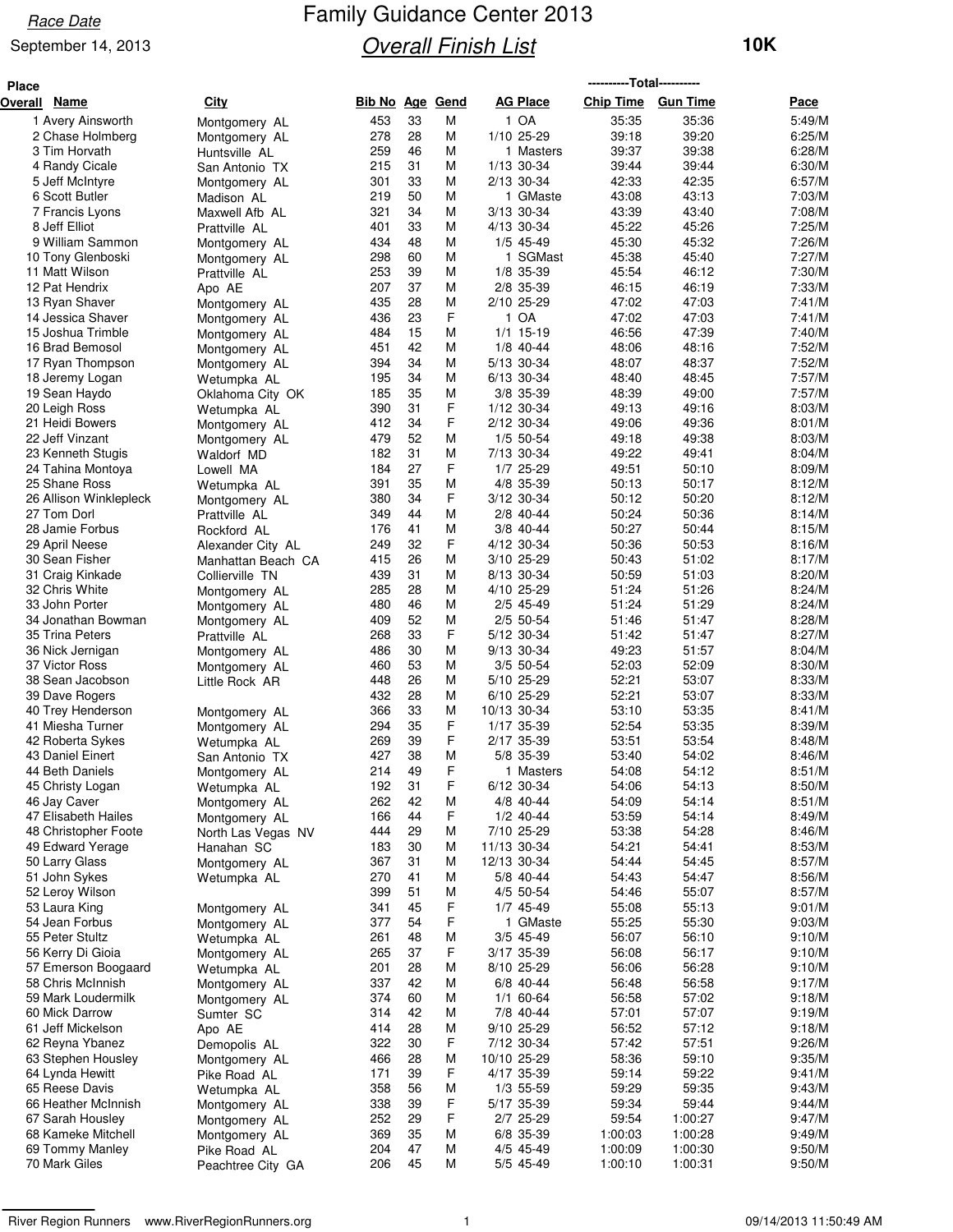#### September 14, 2013

| <b>Place</b> |                      |                   |        |    |                 |                 | -----------Total----------- |                 |         |
|--------------|----------------------|-------------------|--------|----|-----------------|-----------------|-----------------------------|-----------------|---------|
|              | Overall Name         | <b>City</b>       | Bib No |    | <b>Age Gend</b> | <b>AG Place</b> | <b>Chip Time</b>            | <b>Gun Time</b> | Pace    |
|              | 71 Melisa Bumgardner | Yelm WA           | 274    | 38 | F               | 6/17 35-39      | 1:00:31                     | 1:00:35         | 9:53/M  |
|              | 72 Jen Weitekamp     | Cantrall IL       | 263    | 31 | F               | 8/12 30-34      | 1:00:40                     | 1:00:44         | 9:55/M  |
|              | 73 Melissa Butler    | Madison AL        | 220    | 52 | F               | 1/7 50-54       | 1:00:54                     | 1:00:59         | 9:57/M  |
|              | 74 Rebekah McIntyre  | Montgomery AL     | 302    | 31 | F               | 9/12 30-34      | 1:00:56                     | 1:01:06         | 9:57/M  |
|              | 75 Nancy Hallmark    | Huntsville AL     | 258    | 38 | F               | 7/17 35-39      | 1:01:11                     | 1:01:18         | 10:00/M |
|              | 76 Angela Jones      | Montgomery AL     | 242    | 34 | F               | 10/12 30-34     | 1:01:37                     | 1:01:49         | 10:04/M |
|              | 77 Christi Deep      | Wetumpka AL       | 350    | 38 | F               | 8/17 35-39      | 1:02:06                     | 1:02:38         | 10:09/M |
|              | 78 Debra Weldon      | Wetumpka AL       | 174    | 26 | F               | 3/7 25-29       | 1:02:39                     | 1:03:11         | 10:14/M |
|              | 79 Renee Ferraz      | Prattville AL     | 159    | 51 | F               | 2/7 50-54       | 1:03:36                     | 1:03:49         | 10:24/M |
|              | 80 Coleen Alexander  | Prattville AL     | 420    | 50 | F               | 3/7 50-54       | 1:03:46                     | 1:03:53         | 10:25/M |
|              | 81 Monica Crimi      | Wetumpka AL       | 279    | 33 | F               | 11/12 30-34     | 1:04:34                     | 1:04:38         | 10:33/M |
|              | 82 Beth Johnson      | Wetumpka AL       | 255    | 55 | F               | 1/4 55-59       | 1:04:46                     | 1:04:56         | 10:35/M |
|              | 83 Kathleen Mahoney  | Prattville AL     | 218    | 58 | F               | 2/4 55-59       | 1:04:41                     | 1:05:00         | 10:34/M |
|              | 84 Genny Dees        | Montgomery AL     | 309    | 52 | F               | 4/7 50-54       | 1:04:57                     | 1:05:13         | 10:37/M |
|              | 85 Ellen Leonard     | Montgomery AL     | 217    | 54 | F               | 5/7 50-54       | 1:05:30                     | 1:05:50         | 10:42/M |
|              | 86 Kara Forbus       | Rockford AL       | 175    | 39 | F               | 9/17 35-39      | 1:05:47                     | 1:06:04         | 10:45/M |
|              | 87 Lisa Dark         | Alexander City AL | 186    | 49 | F               | 2/7 45-49       | 1:05:48                     | 1:06:04         | 10:45/M |
|              | 88 Krissy Harp       | Wetumpka AL       | 276    | 35 | F               | 10/17 35-39     | 1:05:57                     | 1:06:06         | 10:47/M |
|              | 89 Paul Norcross     | Wetumpka AL       | 243    | 37 | М               | 7/8 35-39       | 1:05:51                     | 1:06:10         | 10:46/M |
|              | 90 Princella Johnson | Selma AL          | 362    | 55 | F               | 3/4 55-59       | 1:06:40                     | 1:07:07         | 10:54/M |
|              | 91 Vickie Wiswall    | Shorter AL        | 181    | 56 | F               | 4/4 55-59       | 1:06:55                     | 1:07:15         | 10:56/M |
|              | 92 Tabitha Harnage   | Montgomery AL     | 271    | 28 | F               | 4/7 25-29       | 1:08:14                     | 1:08:52         | 11:09/M |
|              | 93 Mark Baker        | Wetumpka AL       | 452    | 39 | M               | 8/8 35-39       | 1:08:43                     | 1:08:53         | 11:14/M |
|              | 94 Mary Jo Starcher  | Wetumpka AL       | 209    | 36 | F               | 11/17 35-39     | 1:09:22                     | 1:09:22         | 11:20/M |
|              | 95 Brenda Hellums    | Montgomery AL     | 447    | 54 | F               | 6/7 50-54       | 1:10:08                     | 1:10:17         | 11:28/M |
|              | 96 Beth Davis        | Wetumpka AL       | 359    | 52 | F               | 7/7 50-54       | 1:10:31                     | 1:10:41         | 11:31/M |
|              | 97 Chris Green       | Wetumpka AL       | 326    | 68 | F               | 1 SGMast        | 1:10:40                     | 1:10:46         | 11:33/M |
|              | 98 Carmen Jones      | Montgomery AL     | 281    | 31 | F               | 12/12 30-34     | 1:10:35                     | 1:10:51         | 11:32/M |
|              | 99 Mariko Frazee     | Montgomery AL     | 411    | 24 | F               | $1/1$ 20-24     | 1:10:22                     | 1:10:52         | 11:30/M |
|              | 100 Jill Baker       | Wetumpka AL       | 277    | 37 | F               | 12/17 35-39     | 1:11:08                     | 1:11:08         | 11:37/M |
|              | 101 Richard Deneve   | Prattville AL     | 168    | 41 | M               | 8/8 40-44       | 1:11:51                     | 1:12:08         | 11:44/M |
|              | 102 Jenny Wilsford   | Montgomery AL     | 156    | 29 | F               | 5/7 25-29       | 1:12:04                     | 1:12:21         | 11:47/M |
|              | 103 Susan Boogaard   | Wetumpka AL       | 200    | 29 | F               | 6/7 25-29       | 1:13:10                     | 1:13:33         | 11:57/M |
|              | 104 Joe Silvey       | Prattville AL     | 293    | 51 | M               | 5/5 50-54       | 1:13:58                     | 1:14:39         | 12:05/M |
|              | 105 Audra Laking     | Prattville AL     | 328    | 45 | F               | 3/7 45-49       | 1:14:40                     | 1:14:55         | 12:12/M |
|              | 106 Shea Smithson    | Prattville AL     | 330    | 43 | F               | 2/2 40-44       | 1:15:14                     | 1:15:45         | 12:18/M |
|              | 107 Judith Stultz    | Wetumpka AL       | 260    | 47 | F               | 4/7 45-49       | 1:15:37                     | 1:15:57         | 12:21/M |
|              | 108 Theresa Redman   | Wetumpka AL       | 173    | 47 | F               | 5/7 45-49       | 1:15:32                     | 1:16:07         | 12:21/M |
|              | 109 Lisa Watkins     | Montgomery AL     | 167    | 39 | F               | 13/17 35-39     | 1:15:40                     | 1:16:10         | 12:22/M |
|              | 110 Richard Pace     | Montgomery AL     | 325    | 32 | M               | 13/13 30-34     | 1:16:14                     | 1:16:53         | 12:27/M |
|              | 111 Daie Johnson     | Greenville AL     | 335    | 26 | F               | 7/7 25-29       | 1:16:24                     | 1:16:59         | 12:29/M |
|              | 112 Johnny Johnson   | Wetumpka AL       | 256    | 55 | M               | 2/3 55-59       | 1:20:50                     | 1:21:33         | 13:12/M |
|              | 113 Roslin Burrell   | Montgomery AL     | 416    | 65 | М               | 1/1 65-69       | 1:22:31                     | 1:23:00         | 13:29/M |
|              | 114 Jeanne Giles     | Peachtree City GA | 205    | 48 | F               | 6/7 45-49       | 1:28:09                     | 1:28:38         | 14:24/M |
|              | 115 Ranae Manley     | Pike Road AL      | 203    | 47 | F               | 7/7 45-49       | 1:28:09                     | 1:28:38         | 14:24/M |
|              | 116 Bruce Hall       | Fort Deposit AL   | 417    | 57 | M               | 3/3 55-59       | 1:32:56                     | 1:33:06         | 15:11/M |
|              | 117 Ruth Scales      | Montgomery AL     | 233    | 36 | F               | 14/17 35-39     | 1:32:40                     | 1:33:29         | 15:08/M |
|              | 118 Amanda Kelley    | Opelika AL        | 336    | 35 | F               | 15/17 35-39     | 1:38:15                     | 1:38:15         | 16:03/M |
|              | 119 Brandie Norcross | Wetumpka AL       | 244    | 37 | F               | 16/17 35-39     | 1:39:10                     | 1:39:42         | 16:12/M |
|              | 120 Elizabeth Planer | Montgomery AL     | 284    | 36 | F               | 17/17 35-39     | 1:39:10                     | 1:39:42         | 16:12/M |
|              | 121 Azelyn Berry     | Montgomery AL     | 287    | 18 | F               | $1/2$ 15-19     | 1:48:29                     | 1:49:05         | 17:44/M |
|              | 122 Ashlea Berry     | Montgomery AL     | 373    | 16 | F               | 2/2 15-19       | 1:48:30                     | 1:49:05         | 17:44/M |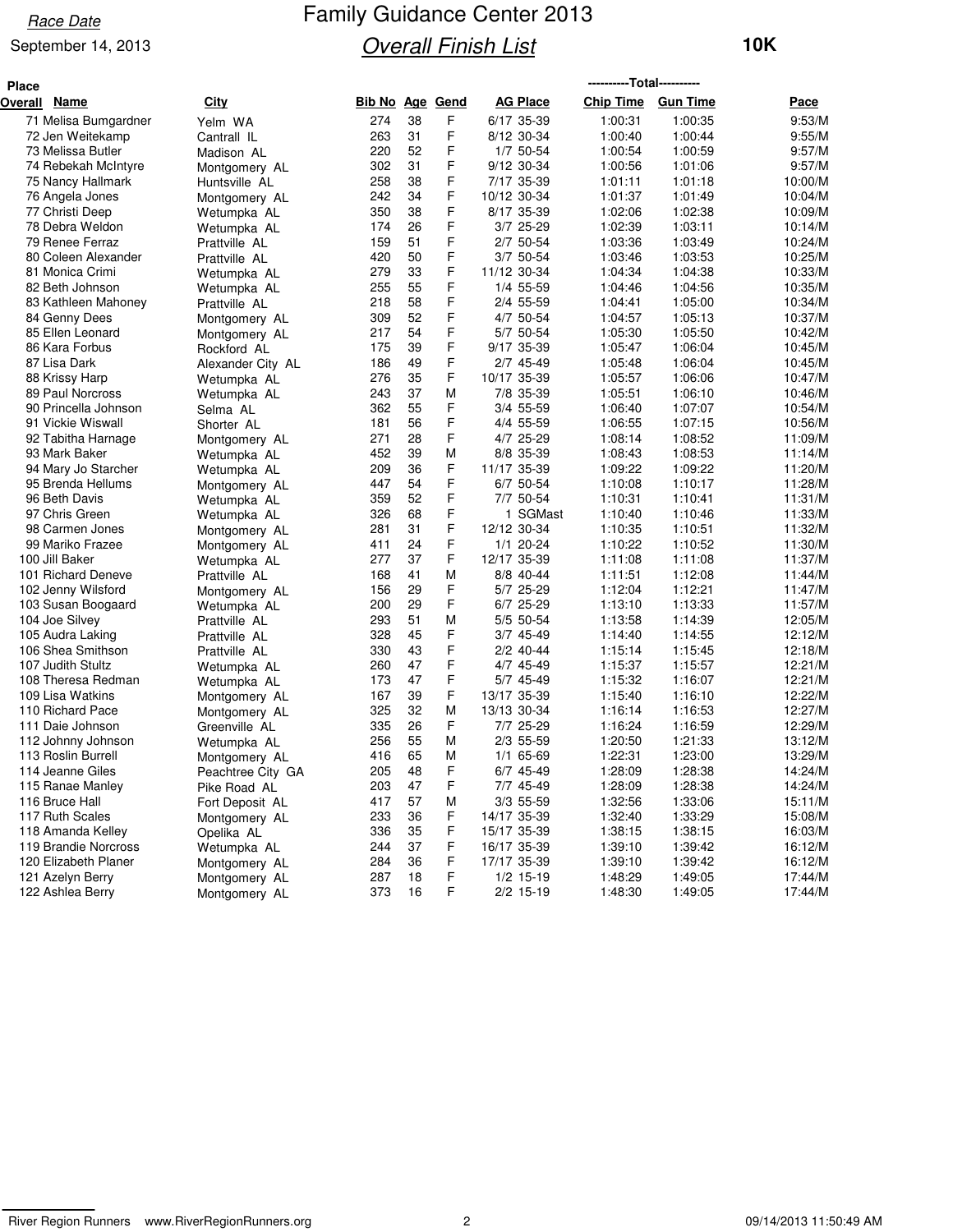September 14, 2013

Family Guidance Center 2013 **Age Group Results** 

|                                                    | <b>Male Open Winners</b>  |                                  |    |                                 |                                                        |                          |                       |  |  |  |  |  |
|----------------------------------------------------|---------------------------|----------------------------------|----|---------------------------------|--------------------------------------------------------|--------------------------|-----------------------|--|--|--|--|--|
|                                                    |                           |                                  |    |                                 | ---------Total---------                                |                          |                       |  |  |  |  |  |
| Place Name<br>Justin Henley<br>1.                  | City<br>Montgomery        | 403                              | 33 | <b>Bib No</b> Age Overall<br>1  | Chip Time Gun Time<br>18:03                            | 18:04                    | Pace<br>5:48/M        |  |  |  |  |  |
| <b>Female Open Winners</b>                         |                           |                                  |    |                                 |                                                        |                          |                       |  |  |  |  |  |
|                                                    |                           |                                  |    |                                 | ---------Total---------                                |                          |                       |  |  |  |  |  |
| <u>Name</u><br><b>Place</b><br>Maegan Miller<br>1. | City<br>Pike Road         | 426                              | 24 | <b>Bib No</b> Age Overall<br>11 | Chip Time Gun Time<br>23:44                            | 23:49                    | <u>Pace</u><br>7:38/M |  |  |  |  |  |
| <b>Male Masters Winners</b>                        |                           |                                  |    |                                 |                                                        |                          |                       |  |  |  |  |  |
|                                                    |                           |                                  |    |                                 | ---------Total---------                                |                          |                       |  |  |  |  |  |
| Place Name<br>Kevin Banning                        | City<br>Montgomery        | <b>Bib No Age Overall</b><br>239 | 49 | 3                               | Chip Time Gun Time<br>20:36                            | 20:37                    | <u>Pace</u><br>6:37/M |  |  |  |  |  |
| <b>Female Masters Winners</b>                      |                           |                                  |    |                                 |                                                        |                          |                       |  |  |  |  |  |
| --------Total---------                             |                           |                                  |    |                                 |                                                        |                          |                       |  |  |  |  |  |
| Place Name<br><b>Melinda Estes</b>                 | <b>City</b><br>Montgomery | 323                              | 41 | <b>Bib No Age Overall</b><br>15 | Chip Time Gun Time<br>24:44                            | 24:46                    | <u>Pace</u><br>7:57/M |  |  |  |  |  |
| <b>Male Grand Masters Winners</b>                  |                           |                                  |    |                                 |                                                        |                          |                       |  |  |  |  |  |
|                                                    |                           |                                  |    |                                 | ---------Total---------                                |                          |                       |  |  |  |  |  |
| Place Name<br>Michael Robinson<br>1.               | City<br>Montgomery        | <b>Bib No Age Overall</b><br>236 | 50 | 27                              | Chip Time Gun Time<br>27:02                            | 27:08                    | Pace<br>8:42/M        |  |  |  |  |  |
| <b>Female Grand Masters Winners</b>                |                           |                                  |    |                                 |                                                        |                          |                       |  |  |  |  |  |
|                                                    |                           |                                  |    |                                 | ---------Total---------                                |                          |                       |  |  |  |  |  |
| <b>Place Name</b><br>Kim Young                     | City<br>Montgomery        | 468                              | 56 | <b>Bib No</b> Age Overall<br>47 | Chip Time Gun Time<br>29:09                            | 29:17                    | <u>Pace</u><br>9:22/M |  |  |  |  |  |
| <b>Male Senior Grand Masters Winners</b>           |                           |                                  |    |                                 |                                                        |                          |                       |  |  |  |  |  |
| Place Name<br><b>Harold Baker</b>                  | City<br>Montgomery        | <b>Bib No Age Overall</b><br>346 | 60 | 40                              | ---------Total---------<br>Chip Time Gun Time<br>28:14 | 28:25                    | Pace<br>9:05/M        |  |  |  |  |  |
| <b>Female Senior Grand Masters Winners</b>         |                           |                                  |    |                                 |                                                        |                          |                       |  |  |  |  |  |
| <b>Place Name</b><br>Patti Preston<br>1.           | City<br>Montgomery        | <b>Bib No</b> Age Overall<br>226 | 60 | 64                              | ---------Total---------<br><b>Chip Time</b><br>30:52   | <u>Gun Time</u><br>31:10 | <u>Pace</u><br>9:55/M |  |  |  |  |  |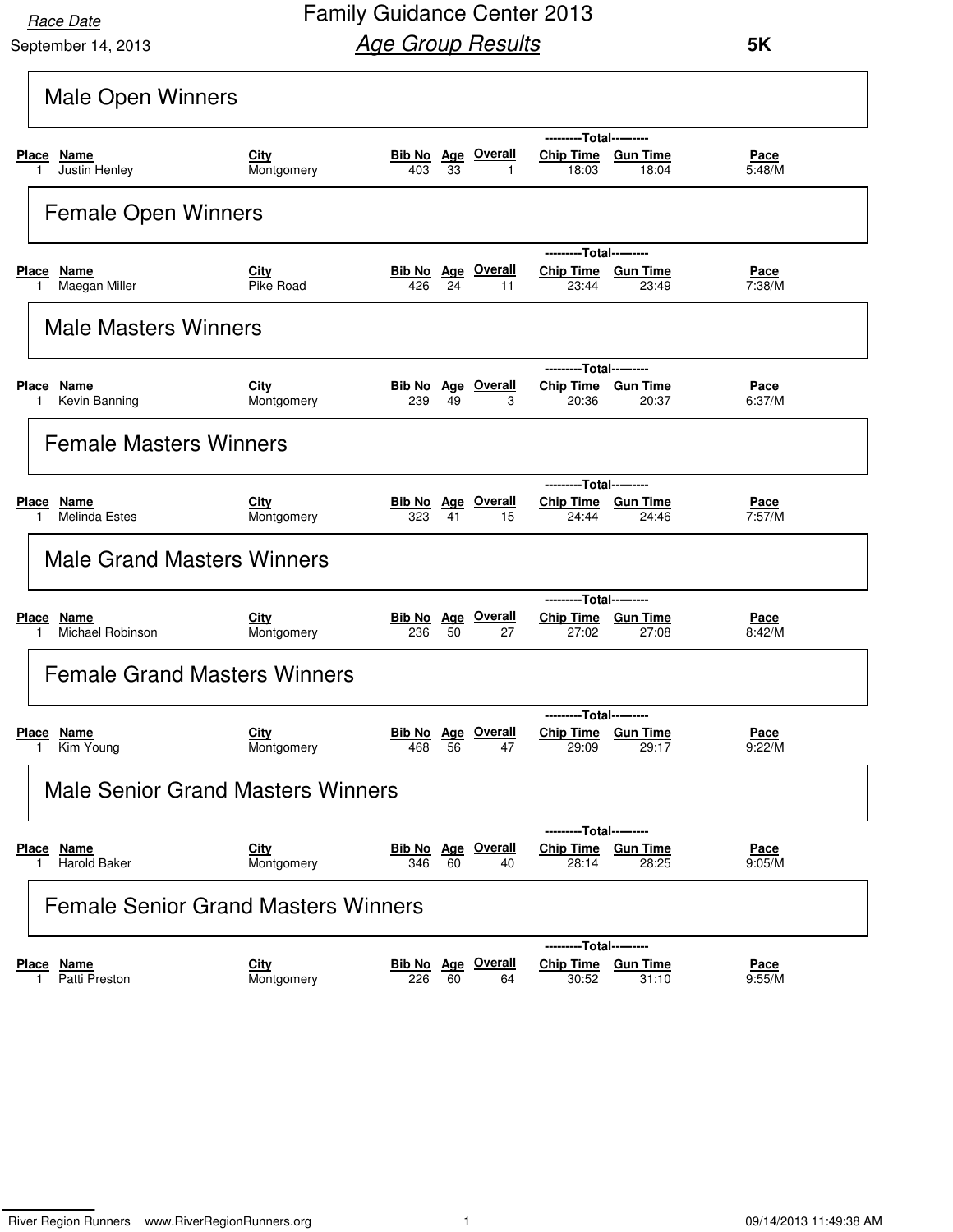September 14, 2013

### Family Guidance Center 2013 **Age Group Results**

| Male 4 to 9                                                |                          |            |                     |                                 |                             |                 |                       |
|------------------------------------------------------------|--------------------------|------------|---------------------|---------------------------------|-----------------------------|-----------------|-----------------------|
|                                                            |                          |            |                     |                                 | ---------Total---------     |                 |                       |
| Place Name                                                 | City                     |            |                     | Bib No Age Overall              | Chip Time Gun Time          |                 | Pace                  |
| 1 <sup>*</sup> Sterling Neuenschwander                     | Pike Road                | 299        | 8                   | 37                              | 27:26                       | 28:10           | 8:49/M                |
|                                                            |                          |            |                     |                                 |                             |                 |                       |
| Female 4 to 9                                              |                          |            |                     |                                 |                             |                 |                       |
|                                                            |                          |            |                     |                                 | ---------Total---------     |                 |                       |
| Place Name                                                 | City                     | Bib No Age |                     | <b>Overall</b>                  | <b>Chip Time</b>            | <u>Gun Time</u> | Pace                  |
| Claire Webb<br>$1^*$                                       | Montgomery               | 406        | 5                   | 82                              | 32:37                       | 32:58           | 10:29/M               |
| <b>Brittny Allen</b><br>2                                  | Montgomery               | 471        | 8<br>$\overline{7}$ | 137                             | 42:32                       | 42:40           | 13:41/M               |
| 3 <sup>*</sup> Arnetas James                               | Auburn                   | 474        |                     | 172                             | 55:52                       | 56:18           | 17:58/M               |
| Male 10 to 14                                              |                          |            |                     |                                 |                             |                 |                       |
|                                                            |                          |            |                     |                                 | ---------Total---------     |                 |                       |
| Place Name                                                 | City                     | Bib No Age |                     | <u>Overall</u>                  | <b>Chip Time</b>            | <b>Gun Time</b> | Pace                  |
| Seth Hudson<br>1                                           | Montgomery               | 379        | 12                  | 17                              | 25:03                       | 25:07           | 8:03/M                |
| Ethan O'Connor<br>$2^*$<br>3 <sup>*</sup> Nils Paris Davis | Montgomery<br>Prattville | 311<br>438 | 13<br>12            | 48<br>59                        | 29:24<br>30:32              | 29:29<br>30:43  | 9:27/M<br>9:49/M      |
|                                                            |                          |            |                     |                                 |                             |                 |                       |
| Female 10 to 14                                            |                          |            |                     |                                 |                             |                 |                       |
|                                                            |                          |            |                     |                                 | ---------Total---------     |                 |                       |
| Place Name                                                 | City                     |            |                     | <b>Bib No Age Overall</b>       | Chip Time Gun Time          |                 | Pace                  |
| Mary Kathryn Bryant<br>$1^*$                               | Montgomery               | 375        | 11                  | 136                             | 41:58                       | 42:36           | 13:30/M               |
| 2 * Emma Neylon                                            | Montgomery               | 320        | 10                  | 150                             | 44:30                       | 45:16           | 14:19/M               |
| Male 15 to 19                                              |                          |            |                     |                                 |                             |                 |                       |
|                                                            |                          |            |                     |                                 | ---------Total---------     |                 |                       |
| <b>Place</b><br>Name                                       | City                     | Bib No Age |                     | <b>Overall</b>                  | <b>Chip Time</b>            | <b>Gun Time</b> | Pace                  |
| Christopher Allen<br>$1 *$                                 | Montgomery               | 470        | 15                  | 7                               | 22:08                       | 22:12           | 7:07/M                |
| Michael Ratliff<br>2<br>3 *                                | Maplesville              | 161        | 19<br>19            | 8<br>13                         | 22:48                       | 22:49           | 7:20/M                |
| <b>Isaac Edwards</b>                                       | Billingsley              | 266        |                     |                                 | 24:04                       | 24:19           | 7:44/M                |
| Female 15 to 19                                            |                          |            |                     |                                 |                             |                 |                       |
|                                                            |                          |            |                     |                                 | ---------Total---------     |                 |                       |
| Place Name                                                 | City                     |            |                     | <b>Bib No Age Overall</b>       | Chip Time Gun Time          |                 | Pace                  |
| 1 * Caitlin Hall                                           | Prattville               | 154        | 15                  | 145                             | 43:50                       | 44:17           | 14:06/M               |
| Male 20 to 24                                              |                          |            |                     |                                 |                             |                 |                       |
|                                                            |                          |            |                     |                                 |                             |                 |                       |
|                                                            |                          |            |                     |                                 | ---------Total---------     |                 |                       |
| Place Name<br>1 * Tyler Deep                               | <b>City</b><br>Wetumpka  | 345        | 20                  | <b>Bib No Age Overall</b><br>23 | Chip Time Gun Time<br>25:56 | 26:01           | <u>Pace</u><br>8:20/M |
| 2 <sup>*</sup> Joe Woddail                                 | Montgomery               | 385        | 23                  | 95                              | 33:32                       | 34:09           | 10:47/M               |
|                                                            |                          |            |                     |                                 |                             |                 |                       |
| Female 20 to 24                                            |                          |            |                     |                                 |                             |                 |                       |
|                                                            |                          |            |                     |                                 | ---------Total---------     |                 |                       |
| Place Name                                                 | <b>City</b>              |            |                     | Bib No Age Overall              | Chip Time Gun Time          |                 | <u>Pace</u>           |
| <b>Danielle Scott</b><br>1                                 | Montgomery               | 404        | 23                  | 16                              | 24:57                       | 25:05           | 8:01/M                |
| 2<br><b>Katie Martin</b>                                   | Montgomery               | 179        | 22                  | 36                              | 28:09                       | 28:09           | 9:03/M                |
| 3 <sup>*</sup> Rebecca Fennell                             | Prattville               | 355        | 20                  | 89                              | 33:18                       | 33:32           | 10:42/M               |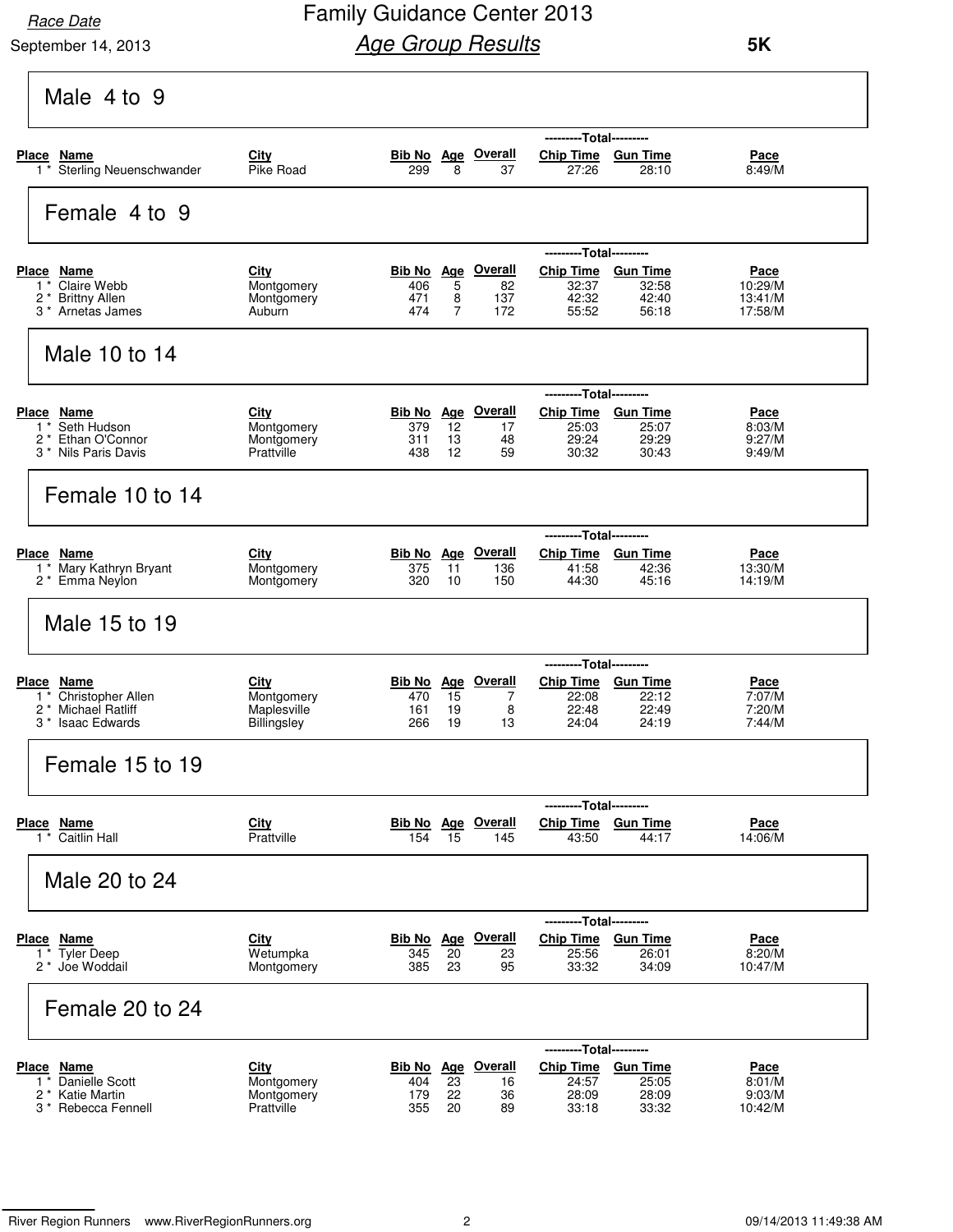September 14, 2013

### Family Guidance Center 2013 **Age Group Results**

|                                                               |                           |            |          |                                 | ---------Total---------                       |                 |                       |
|---------------------------------------------------------------|---------------------------|------------|----------|---------------------------------|-----------------------------------------------|-----------------|-----------------------|
| Place Name                                                    | City                      |            |          | Bib No Age Overall              | <b>Chip Time</b>                              | <b>Gun Time</b> | Pace                  |
| Ivan Ingram<br>1<br>2 * Ryan Murray                           | Montgomery<br>Prattville  | 431<br>476 | 26<br>25 | 4<br>5                          | 21:33<br>21:39                                | 21:40<br>21:45  | 6:56/M<br>6:58/M      |
| 3 <sup>*</sup> Tim Moore                                      | Montgomery                | 459        | 29       | 6                               | 21:49                                         | 21:51           | 7:01/M                |
| Female 25 to 29                                               |                           |            |          |                                 |                                               |                 |                       |
| Place Name                                                    | City                      |            |          | Bib No Age Overall              | ---------Total---------<br>Chip Time Gun Time |                 | Pace                  |
| Suzanne Crespo Valentin<br>$\mathbf{1}$                       | North Las Vegas           | 442        | 29       | 51                              | 29:19                                         | 30:09           | 9:26/M                |
| 2 * Megan Cobb<br>3 * Kat Dell                                | Millbrook<br>Pikeville    | 240<br>456 | 26<br>29 | 53<br>80                        | 30:21<br>32:16                                | 30:21<br>32:54  | 9:46/M<br>10:23/M     |
| Male 30 to 34                                                 |                           |            |          |                                 |                                               |                 |                       |
|                                                               |                           |            |          |                                 | ---------Total---------                       |                 |                       |
| Place Name<br>1 <sup>*</sup> Jarrad Glasenapp                 | <u>City</u><br>Montgomery | 315        | 31       | <b>Bib No</b> Age Overall<br>2  | Chip Time Gun Time<br>19:12                   | 19:14           | <u>Pace</u><br>6:10/M |
| 2 * Bryan Foley<br>3 <sup>*</sup> Russell Dobson              | Enid                      | 331<br>454 | 33<br>34 | 24<br>60                        | 26:17<br>30:15                                | 26:45<br>30:53  | 8:27/M<br>9:44/M      |
| Female 30 to 34                                               |                           |            |          |                                 |                                               |                 |                       |
|                                                               |                           |            |          |                                 | ---------Total---------                       |                 |                       |
| Place Name                                                    | <b>City</b>               |            |          | Bib No Age Overall              | Chip Time Gun Time                            |                 | Pace                  |
| <b>Shana Phillips</b><br>$1^*$<br>2* Kazumi Abe               | Montgomery<br>Montgomery  | 425<br>282 | 31<br>32 | 22<br>56                        | 25:45<br>30:19                                | 25:52<br>30:29  | 8:17/M<br>9:45/M      |
| 3 * Ying Zhao                                                 | Montgomery                | 421        | 30       | 57                              | 30:30                                         | 30:40           | 9:48/M                |
| Male 35 to 39                                                 |                           |            |          |                                 |                                               |                 |                       |
|                                                               |                           |            |          |                                 | ---------Total---------                       |                 |                       |
| <b>Place Name</b><br>1 * Patrick Schuldt                      | City<br>Montgomery        | 316        | 36       | <b>Bib No</b> Age Overall<br>14 | Chip Time Gun Time<br>24:27                   | 24:39           | <u>Pace</u><br>7:52/M |
| 2 * Danny Causey                                              | Prattville                | 440        | 36       | 20                              | 24:59                                         | 25:16           | 8:02/M                |
| 3 <sup>*</sup> Jim Hartle                                     | Pike Road                 | 449        | 39       | 21                              | 25:09                                         | 25:19           | 8:05/M                |
| Female 35 to 39                                               |                           |            |          |                                 |                                               |                 |                       |
|                                                               |                           |            |          |                                 | --Total---------                              |                 |                       |
| <b>Place Name</b>                                             | City                      |            |          | Bib No Age Overall              | <b>Chip Time</b>                              | <b>Gun Time</b> | Pace                  |
| Laura Fennell<br>$1^*$<br>$\overline{c}$<br>Jennifer Robinson | Prattville<br>Montgomery  | 354<br>212 | 37<br>38 | 35<br>50                        | 27:55<br>29:25                                | 28:08<br>29:34  | 8:59/M<br>9:28/M      |
| Carina Harrison<br>$3^*$                                      | Montgomery                | 162        | 35       | 74                              | 32:20                                         | 32:34           | 10:24/M               |
| Male 40 to 44                                                 |                           |            |          |                                 |                                               |                 |                       |
|                                                               |                           |            |          |                                 | ---------Total---------                       |                 |                       |
| Place Name                                                    | <b>City</b>               |            |          | <b>Bib No</b> Age Overall       | Chip Time Gun Time                            |                 | Pace                  |
| Juan Hernandez<br>$1^*$<br>$2^*$<br>Michael Braun             | Montgomery<br>Montgomery  | 462<br>478 | 44<br>44 | 10<br>19                        | 23:44<br>24:50                                | 23:44<br>25:15  | 7:38/M<br>7:59/M      |
| 3 <sup>*</sup> Scott Dean                                     | Prattville                | 232        | 42       | 29                              | 26:48                                         | 27:12           | 8:37/M                |
| Female 40 to 44                                               |                           |            |          |                                 |                                               |                 |                       |
|                                                               |                           |            |          |                                 | ---------Total---------                       |                 |                       |
| <b>Place Name</b><br><b>Kelley Parker</b><br>$\mathbf{1}$     | City<br>Montgomery        |            | 42       | <b>Bib No</b> Age Overall       | <b>Chip Time</b>                              | <b>Gun Time</b> | <u>Pace</u><br>9:15/M |
|                                                               |                           | 450        |          | 42                              | 28:46<br>28:36                                | 28:49           |                       |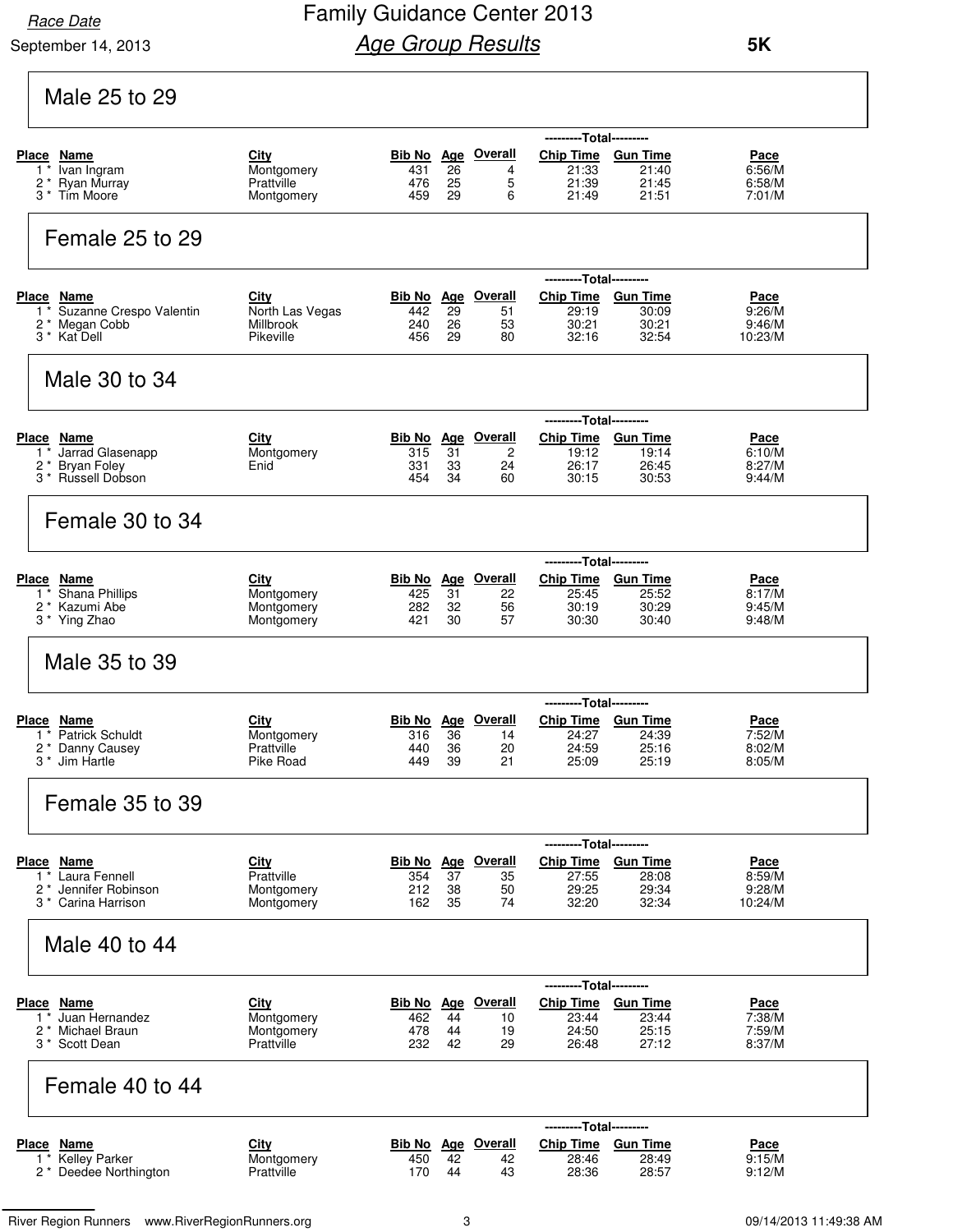September 14, 2013

| Female 40 to 44                                                                                                    |                                                       |                                                |                              |                                             |                                                                          |                                                                 |                                              |
|--------------------------------------------------------------------------------------------------------------------|-------------------------------------------------------|------------------------------------------------|------------------------------|---------------------------------------------|--------------------------------------------------------------------------|-----------------------------------------------------------------|----------------------------------------------|
| Place<br>Name<br>$3 *$<br>Anita Brown                                                                              | City<br>Pike Road                                     | 202                                            | 43                           | Bib No Age Overall<br>70                    | Chip Time Gun Time<br>31:33                                              | --Total---------<br>31:58                                       | Pace<br>10:09/M                              |
| Male 45 to 49                                                                                                      |                                                       |                                                |                              |                                             |                                                                          |                                                                 |                                              |
| Place Name<br>Keith Slocum<br>$1^*$<br>$2^*$<br>Ron Schomaker<br>3 *<br><b>Charles Tice</b>                        | City<br>Prattville<br>Prattville<br>Millbrook         | Bib No<br>275<br>238<br>272                    | <b>Age</b><br>49<br>46<br>45 | <b>Overall</b><br>30<br>52<br>55            | ---------Total---------<br><b>Chip Time</b><br>27:05<br>29:39<br>30:10   | <b>Gun Time</b><br>27:22<br>30:15<br>30:28                      | Pace<br>8:43/M<br>9:32/M<br>9:42/M           |
| Female 45 to 49                                                                                                    |                                                       |                                                |                              |                                             |                                                                          |                                                                 |                                              |
| Place<br>Name<br>Kay Smith<br>1<br>2<br>Holly Wilson<br>Gwendolyn Grant<br>3 *                                     | <b>City</b><br>Prattville<br>Montgomery<br>Montgomery | Bib No<br>237<br>443<br>312                    | 46<br>48<br>49               | Age Overall<br>31<br>33<br>67               | ---------Total---------<br><b>Chip Time</b><br>27:23<br>27:53<br>31:28   | <b>Gun Time</b><br>27:36<br>28:01<br>31:42                      | <u>Pace</u><br>8:48/M<br>8:58/M<br>10:07/M   |
| Male 50 to 54                                                                                                      |                                                       |                                                |                              |                                             |                                                                          |                                                                 |                                              |
| <b>Place</b><br><u>Name</u><br><b>Bruce Kenney</b><br>$1^*$<br>2 *<br>Greg Gardner<br>$3^*$<br><b>Charles Hall</b> | City<br>Prattville<br>Wetumpka<br>Prattville          | Bib No Age<br>304<br>389<br>164                | 52<br>51<br>52               | <b>Overall</b><br>83<br>109<br>146          | ---------Total---------<br>Chip Time Gun Time<br>32:30<br>35:22<br>43:52 | 33:04<br>35:48<br>44:17                                         | <u>Pace</u><br>10:27/M<br>11:22/M<br>14:06/M |
| Female 50 to 54                                                                                                    |                                                       |                                                |                              |                                             |                                                                          |                                                                 |                                              |
| <b>Place</b><br>Name<br>Joyce Kenney<br>$\mathbf{1}$<br>Mitzi Cole<br>2<br>* Carollynne Blakney<br>3               | <b>City</b><br>Prattville<br>Montgomery<br>Bynum      | <b>Bib No</b> Age Overall<br>303<br>475<br>286 | 52<br>53<br>53               | 66<br>68<br>71                              | ---------Total---------<br>Chip Time Gun Time<br>31:00<br>31:38<br>31:19 | 31:33<br>31:51<br>32:02                                         | Pace<br>9:58/M<br>10:10/M<br>10:04/M         |
| Male 55 to 59                                                                                                      |                                                       |                                                |                              |                                             |                                                                          |                                                                 |                                              |
| Place Name<br><b>Butch Binford</b><br>$1^*$<br>2* Wayne Embry<br>3 <sup>*</sup> Brent Hines                        | City<br>Dothan<br>Alexander City<br>Wetumpka          | 473<br>430<br>457                              | 56<br>59<br>56               | <b>Bib No Age Overall</b><br>34<br>63<br>86 | Chip Time Gun Time<br>27:58<br>30:43<br>32:51                            | ---Total---------<br>28:04<br>31:07<br>33:09                    | Pace<br>9:00/M<br>9:53/M<br>10:34/M          |
| Female 55 to 59                                                                                                    |                                                       |                                                |                              |                                             |                                                                          |                                                                 |                                              |
| <u>Name</u><br><b>Place</b><br>Sandra Binford<br>$1^*$<br>Cindy Lang<br>2 *<br>3 * Lanetta Davis                   | <b>City</b><br>Dothan<br>Sardis<br>Prattville         | <u>Bib No</u><br>472<br>267<br>361             | <u>Age</u><br>55<br>56<br>59 | <b>Overall</b><br>88<br>117<br>134          | ------<br><b>Chip Time</b><br>33:23<br>36:47<br>42:03                    | ---Total---------<br><b>Gun Time</b><br>33:29<br>36:54<br>42:31 | Pace<br>10:44/M<br>11:50/M<br>13:31/M        |
| Male 60 to 64                                                                                                      |                                                       |                                                |                              |                                             |                                                                          |                                                                 |                                              |
| Place Name<br>$1$ *<br><b>Bill Woddail</b><br>2 * Douglas Medcalf                                                  | <b>City</b><br>Montgomery<br>Wetumpka                 | 383<br>165                                     | 61<br>62                     | Bib No Age Overall<br>105<br>176            | ---------Total---------<br>Chip Time Gun Time<br>34:42<br>59:36          | 35:19<br>1:00:21                                                | Pace<br>11:09/M<br>19:10/M                   |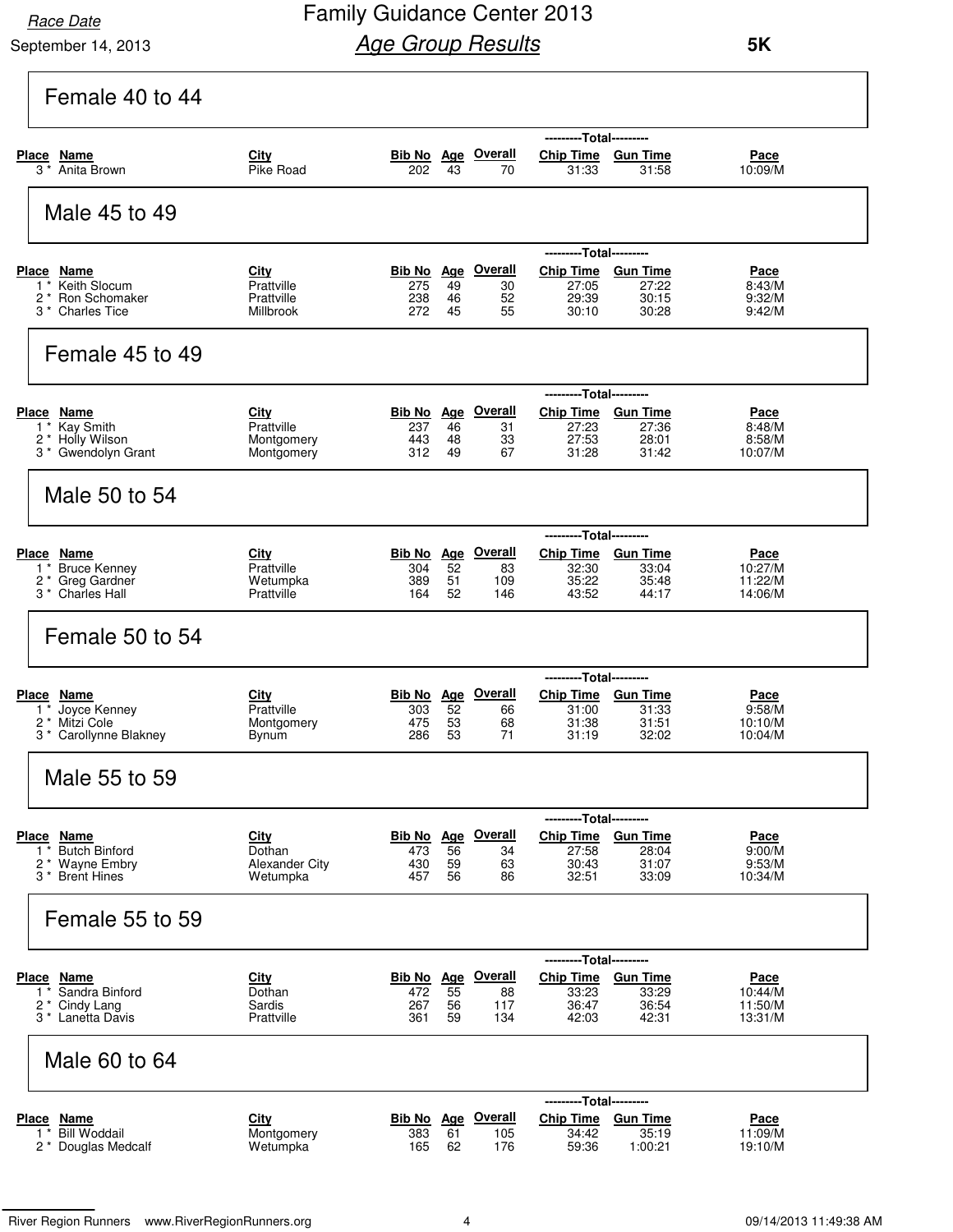September 14, 2013

## Family Guidance Center 2013 **Age Group Results**

 **5K**

| Female 60 to 64                                                                                    |                                                   |                                 |                |                                   |                                             |                                              |                                              |
|----------------------------------------------------------------------------------------------------|---------------------------------------------------|---------------------------------|----------------|-----------------------------------|---------------------------------------------|----------------------------------------------|----------------------------------------------|
|                                                                                                    |                                                   |                                 |                |                                   | ---------Total---------                     |                                              |                                              |
| Place<br>Name<br><b>Claire Sawyer</b><br>$\overline{2}$<br>Carolyn Irwin<br>$3 *$<br>Kathy Woddail | <u>City</u><br>Destin<br>Prattville<br>Montgomery | Bib No Age<br>247<br>289<br>384 | 64<br>64<br>60 | <b>Overall</b><br>93<br>96<br>178 | <b>Chip Time</b><br>33:47<br>33:42<br>59:59 | <b>Gun Time</b><br>33:58<br>34:16<br>1:00:35 | <u>Pace</u><br>10:52/M<br>10:50/M<br>19:17/M |
| Male 65 to 69                                                                                      |                                                   |                                 |                |                                   |                                             |                                              |                                              |
| Place<br>Name                                                                                      | City                                              | <b>Bib No</b>                   | Age            | <b>Overall</b>                    | ---------Total---------<br><b>Chip Time</b> | <b>Gun Time</b>                              | Pace                                         |
| $1^*$<br>Robert Lee                                                                                | Montgomery                                        | 188                             | 67             | 46                                | 29:04                                       | 29:16                                        | 9:21/M                                       |
| $2^*$<br>Alfred Millergren<br>$3 *$<br>Michael Flaherty                                            | Montgomery<br>Cecil                               | 393<br>221                      | 66<br>67       | 62<br>149                         | 30:52<br>44:32                              | 31:04<br>44:49                               | 9:55/M<br>14:19/M                            |
| Female 65 to 69                                                                                    |                                                   |                                 |                |                                   |                                             |                                              |                                              |
|                                                                                                    |                                                   |                                 |                |                                   | ---------Total---------                     |                                              |                                              |
|                                                                                                    |                                                   |                                 |                | $\sim$ $\sim$ $\sim$              |                                             |                                              |                                              |

| Place | Name                        | <u>City</u> | <b>Bib No</b> | Aae | Overall | <b>Chip Time</b> | <b>Gun Time</b> | <u>Pace</u> |
|-------|-----------------------------|-------------|---------------|-----|---------|------------------|-----------------|-------------|
|       | 1 <sup>*</sup> Rose Winkler | Montgomerv  | 190           | 67  | 167     | 54:53            | 55:36           | 7:39/M      |
|       |                             |             |               |     |         |                  |                 |             |

### Male 70 and over

|       |                               |            | ---------Total--------- |     |         |                  |                 |         |  |  |
|-------|-------------------------------|------------|-------------------------|-----|---------|------------------|-----------------|---------|--|--|
| Place | Name                          | City       | <b>Bib No</b>           | Aae | Overall | <b>Chip Time</b> | <b>Gun Time</b> | Pace    |  |  |
|       | 1 <sup>*</sup> David Flack    | Montgomery | 469                     |     | 163     | 52:01            | 52:28           | 16:44/M |  |  |
|       | 2 <sup>*</sup> Richard Martin | Montgomery | 178                     | 73  | 173     | 57:11            | 58:00           | 18:23/M |  |  |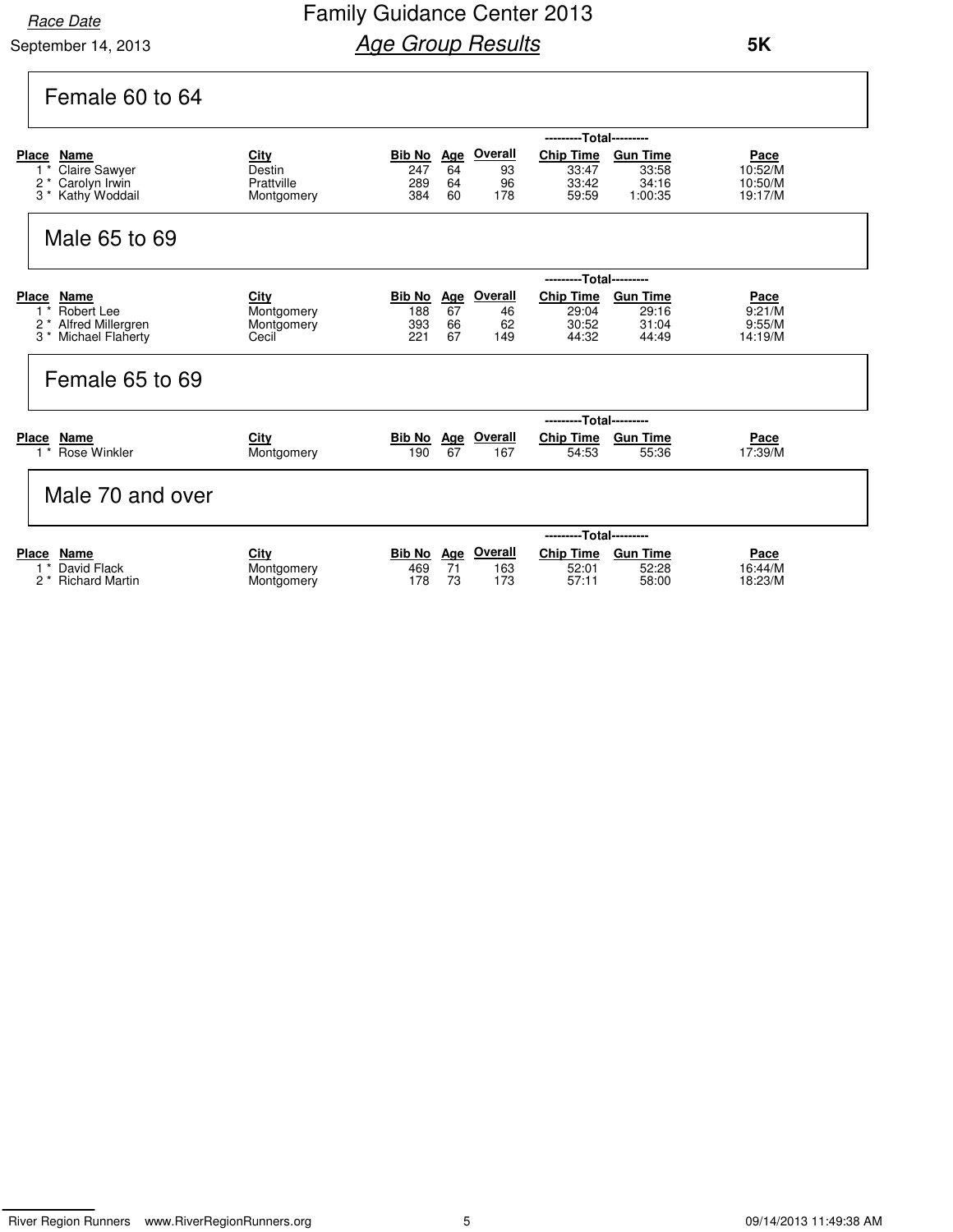September 14, 2013

| <b>Male Overall Winners</b>                      |                                            |                                     |    |              |                                                        |                            |                        |
|--------------------------------------------------|--------------------------------------------|-------------------------------------|----|--------------|--------------------------------------------------------|----------------------------|------------------------|
|                                                  |                                            |                                     |    |              | ---------Total---------                                |                            |                        |
| Place Name<br>Avery Ainsworth<br>1               | City<br>Montgomery                         | Bib No Age Overall<br>453           | 33 | $\mathbf{1}$ | Chip Time Gun Time<br>35:35                            | 35:36                      | Pace<br>5:49/M         |
| <b>Female Overall Winners</b>                    |                                            |                                     |    |              |                                                        |                            |                        |
| <b>Place Name</b><br>Jessica Shaver              | City<br>Montgomery                         | <b>Bib No Age Overall</b><br>436    | 23 | 14           | ---------Total---------<br>Chip Time Gun Time<br>47:02 | 47:03                      | Pace<br>7:41/M         |
| <b>Male Masters Winners</b>                      |                                            |                                     |    |              |                                                        |                            |                        |
|                                                  |                                            |                                     |    |              | ---------Total---------                                |                            |                        |
| Place Name<br>Tim Horvath<br>1.                  | City<br>Huntsville                         | <b>Bib No</b> Age Overall<br>259    | 46 | 3            | Chip Time Gun Time<br>39:37                            | 39:38                      | Pace<br>6:28/M         |
| <b>Female Masters Winners</b>                    |                                            |                                     |    |              |                                                        |                            |                        |
|                                                  |                                            |                                     |    |              | ---------Total---------                                |                            |                        |
| Place Name<br><b>Beth Daniels</b>                | City<br>Montgomery                         | Bib No Age Overall<br>214           | 49 | 44           | Chip Time Gun Time<br>54:08                            | 54:12                      | <u>Pace</u><br>8:51/M  |
| <b>Male Grand Masters Winners</b>                |                                            |                                     |    |              |                                                        |                            |                        |
|                                                  |                                            |                                     |    |              | ---------Total---------                                |                            |                        |
| Place Name<br><b>Scott Butler</b><br>1.          | City<br>Madison                            | <b>Bib No Age Overall</b><br>219 50 |    | 6            | Chip Time Gun Time<br>43:08                            | 43:13                      | Pace<br>7:03/M         |
|                                                  | <b>Female Grand Masters Winners</b>        |                                     |    |              |                                                        |                            |                        |
|                                                  |                                            |                                     |    |              | ---------Total---------                                |                            |                        |
| Place Name<br>Jean Forbus                        | City<br>Montgomery                         | <b>Bib No Age Overall</b><br>377    | 54 | 54           | Chip Time Gun Time<br>55:25                            | 55:30                      | Pace<br>9:03/M         |
|                                                  | <b>Male Senior Grand Masters Winners</b>   |                                     |    |              |                                                        |                            |                        |
|                                                  |                                            |                                     |    |              | ---------Total---------                                |                            |                        |
| Place Name<br>Tony Glenboski<br>1.               | <b>City</b><br>Montgomery                  | <b>Bib No Age Overall</b><br>298    | 60 | 10           | Chip Time Gun Time<br>45:38                            | 45:40                      | Pace<br>7:27/M         |
|                                                  | <b>Female Senior Grand Masters Winners</b> |                                     |    |              |                                                        |                            |                        |
|                                                  |                                            |                                     |    |              |                                                        | --Total---------           |                        |
| <u>Name</u><br><u>Place</u><br>Chris Green<br>1. | <b>City</b><br>Wetumpka                    | Bib No Age Overall<br>326           | 68 | 97           | <b>Chip Time</b><br>1:10:40                            | <b>Gun Time</b><br>1:10:46 | <b>Pace</b><br>11:33/M |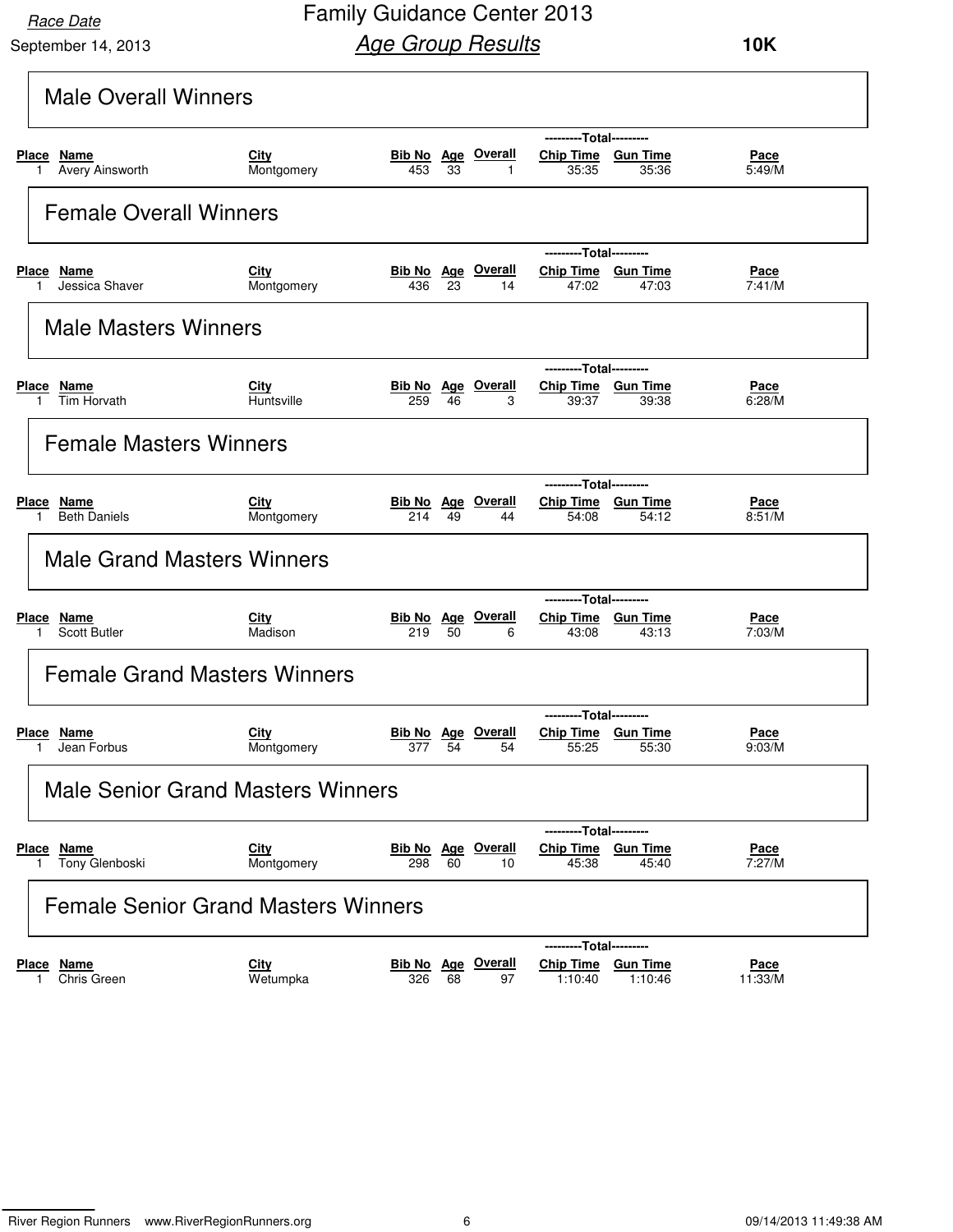September 14, 2013

## Family Guidance Center 2013 **Age Group Results**

| Male 15 to 19                                                                           |                                                         |                   |                |                                                  |                                                                            |                             |                                           |
|-----------------------------------------------------------------------------------------|---------------------------------------------------------|-------------------|----------------|--------------------------------------------------|----------------------------------------------------------------------------|-----------------------------|-------------------------------------------|
| Place Name<br>Joshua Trimble<br>$1$ *                                                   | City<br>Montgomery                                      | 484               | 15             | Bib No Age Overall<br>15                         | ---------Total---------<br>Chip Time Gun Time<br>46:56                     | 47:39                       | Pace<br>7:40/M                            |
| Female 15 to 19                                                                         |                                                         |                   |                |                                                  |                                                                            |                             |                                           |
| Place Name<br>1 <sup>*</sup> Azelyn Berry<br>2 * Ashlea Berry                           | City<br>Montgomery<br>Montgomery                        | 287<br>373        | 18<br>16       | <b>Bib No</b> Age Overall<br>121<br>122          | ---------Total---------<br>Chip Time Gun Time<br>1:48:29<br>1:48:30        | 1:49:05<br>1:49:05          | Pace<br>17:44/M<br>17:44/M                |
| Female 20 to 24                                                                         |                                                         |                   |                |                                                  |                                                                            |                             |                                           |
| Place Name<br>1 <sup>*</sup> Mariko Frazee                                              | City<br>Montgomery                                      | 411               | 24             | <b>Bib No Age Overall</b><br>99                  | ---------Total---------<br>Chip Time Gun Time<br>1:10:22                   | 1:10:52                     | Pace<br>11:30/M                           |
| Male 25 to 29                                                                           |                                                         |                   |                |                                                  |                                                                            |                             |                                           |
| Place Name<br>Chase Holmberg<br>$1^*$<br>2 * Ryan Shaver<br>3 <sup>*</sup> Sean Fisher  | City<br>Montgomery<br>Montgomery<br>Manhattan Beach     | 278<br>435<br>415 | 28<br>28<br>26 | Bib No Age Overall<br>$\overline{c}$<br>13<br>30 | ---------Total---------<br>Chip Time Gun Time<br>39:18<br>47:02<br>50:43   | 39:20<br>47:03<br>51:02     | Pace<br>6:25/M<br>7:41/M<br>8:17/M        |
| Female 25 to 29                                                                         |                                                         |                   |                |                                                  |                                                                            |                             |                                           |
| Place Name<br>1 * Tahina Montoya<br>2 * Sarah Housley<br>3 * Debra Weldon               | City<br>Lowell<br>Montgomery<br>Wetumpka                | 184<br>252<br>174 | 27<br>29<br>26 | <b>Bib No Age Overall</b><br>24<br>67<br>78      | ---------Total---------<br>Chip Time Gun Time<br>49:51<br>59:54<br>1:02:39 | 50:10<br>1:00:27<br>1:03:11 | Pace<br>8:09/M<br>9:47/M<br>10:14/M       |
| Male 30 to 34                                                                           |                                                         |                   |                |                                                  |                                                                            |                             |                                           |
| <b>Place Name</b><br><b>Randy Cicale</b><br>1<br>2 * Jeff McIntyre<br>3 * Francis Lyons | <b>City</b><br>San Antonio<br>Montgomery<br>Maxwell Afb | 215<br>301<br>321 | 31<br>33<br>34 | Bib No Age Overall<br>4<br>5<br>7                | ---------Total---------<br>Chip Time Gun Time<br>39:44<br>42:33<br>43:39   | 39:44<br>42:35<br>43:40     | <u>Pace</u><br>6:30/M<br>6:57/M<br>7:08/M |
| Female 30 to 34                                                                         |                                                         |                   |                |                                                  |                                                                            |                             |                                           |
| Place Name<br>1* Leigh Ross<br>2 <sup>*</sup> Heidi Bowers<br>3 * Allison Winklepleck   | <b>City</b><br>Wetumpka<br>Montgomery<br>Montgomery     | 390<br>412<br>380 | 31<br>34<br>34 | Bib No Age Overall<br>20<br>21<br>26             | ---------Total---------<br>Chip Time Gun Time<br>49:13<br>49:06<br>50:12   | 49:16<br>49:36<br>50:20     | Pace<br>8:03/M<br>8:01/M<br>8:12/M        |
| Male 35 to 39                                                                           |                                                         |                   |                |                                                  |                                                                            |                             |                                           |
| Place Name<br><b>Matt Wilson</b><br>$1^*$<br>2 * Pat Hendrix<br>3 * Sean Haydo          | <b>City</b><br>Prattville<br>Apo<br>Oklahoma City       | 253<br>207<br>185 | 39<br>37<br>35 | Bib No Age Overall<br>11<br>12<br>19             | ---------Total---------<br>Chip Time Gun Time<br>45:54<br>46:15<br>48:39   | 46:12<br>46:19<br>49:00     | <u>Pace</u><br>7:30/M<br>7:33/M<br>7:57/M |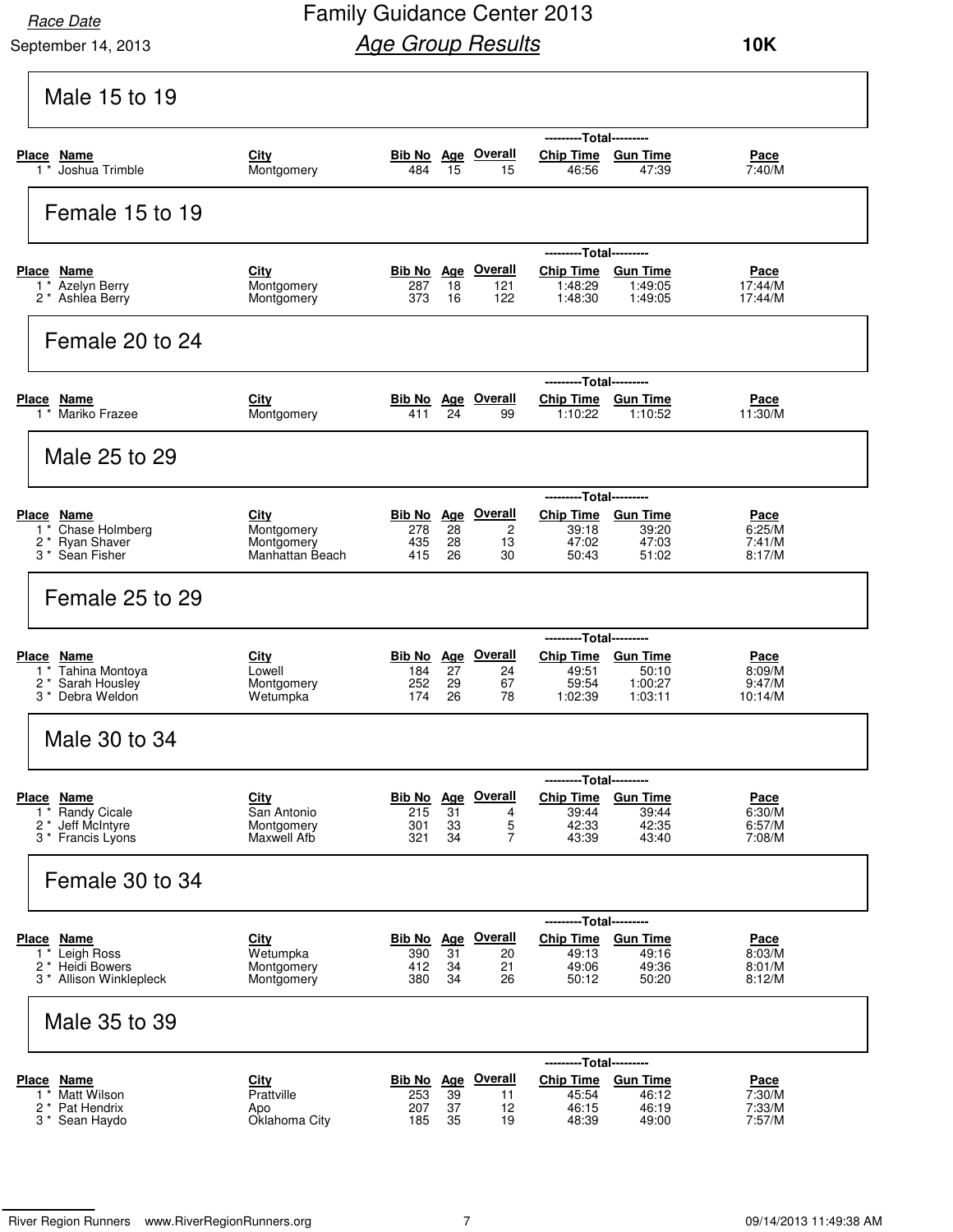September 14, 2013

### Family Guidance Center 2013 **Age Group Results**

 **10K**

| Female 35 to 39                                                                                                 |                                                            |                                                |                              |                                        |                                                                              |                                                  |                                             |
|-----------------------------------------------------------------------------------------------------------------|------------------------------------------------------------|------------------------------------------------|------------------------------|----------------------------------------|------------------------------------------------------------------------------|--------------------------------------------------|---------------------------------------------|
| Place Name<br>1 <sup>*</sup> Miesha Turner<br>2* Roberta Sykes<br>3 <sup>*</sup> Kerry Di Gioia                 | City<br>Montgomery<br>Wetumpka<br>Montgomery               | Bib No Age Overall<br>294<br>269<br>265        | $\overline{35}$<br>39<br>37  | 41<br>42<br>56                         | ---------Total---------<br>Chip Time Gun Time<br>52:54<br>53:51<br>56:08     | 53:35<br>53:54<br>56:17                          | Pace<br>8:39/M<br>8:48/M<br>9:10/M          |
| Male 40 to 44                                                                                                   |                                                            |                                                |                              |                                        |                                                                              |                                                  |                                             |
| Place Name<br>1 <sup>*</sup> Brad Bemosol<br>2 * Tom Dorl<br>3 <sup>*</sup> Jamie Forbus                        | City<br>Montgomery<br>Prattville<br>Rockford               | Bib No<br>451<br>349<br>176                    | 42<br>44<br>41               | Age Overall<br>16<br>27<br>28          | ---------Total---------<br><b>Chip Time</b><br>48:06<br>50:24<br>50:27       | <b>Gun Time</b><br>48:16<br>50:36<br>50:44       | Pace<br>7:52/M<br>8:14/M<br>8:15/M          |
| Female 40 to 44                                                                                                 |                                                            |                                                |                              |                                        |                                                                              |                                                  |                                             |
| Place Name<br>1 <sup>*</sup> Elisabeth Hailes<br>2 <sup>*</sup> Shea Smithson                                   | City<br>Montgomery<br>Prattville                           | 166<br>330                                     | 44<br>43                     | <b>Bib No</b> Age Overall<br>47<br>106 | ---------Total---------<br><b>Chip Time</b><br>53:59<br>1:15:14              | <b>Gun Time</b><br>54:14<br>1:15:45              | Pace<br>8:49/M<br>12:18/M                   |
| Male 45 to 49                                                                                                   |                                                            |                                                |                              |                                        |                                                                              |                                                  |                                             |
| <b>Place Name</b><br>1 <sup>*</sup> William Sammon<br>2 <sup>*</sup> John Porter<br>3 <sup>*</sup> Peter Stultz | <b>City</b><br>Montgomery<br>Montgomery<br>Wetumpka        | <b>Bib No Age Overall</b><br>434<br>480<br>261 | 48<br>46<br>48               | 9<br>33<br>55                          | Chip Time Gun Time<br>45:30<br>51:24<br>56:07                                | --Total---------<br>45:32<br>51:29<br>56:10      | <b>Pace</b><br>7:26/M<br>8:24/M<br>9:10/M   |
| Female 45 to 49                                                                                                 |                                                            |                                                |                              |                                        |                                                                              |                                                  |                                             |
| <u>Place Name</u><br>1 <sup>*</sup> Laura King<br>2 <sup>*</sup> Lisa Dark<br>3 * Audra Laking                  | City<br>Montgomery<br>Alexander City<br>Prattville         | Bib No<br>341<br>186<br>328                    | 45<br>49<br>45               | Age Overall<br>53<br>87<br>105         | ---------Total---------<br><b>Chip Time</b><br>55:08<br>1:05:48<br>1:14:40   | <b>Gun Time</b><br>55:13<br>1:06:04<br>1:14:55   | Pace<br>9:01/M<br>10:45/M<br>12:12/M        |
| Male 50 to 54                                                                                                   |                                                            |                                                |                              |                                        |                                                                              |                                                  |                                             |
| Place Name<br>1 <sup>*</sup> Jeff Vinzant<br>2 <sup>*</sup> Jonathan Bowman<br>3 <sup>*</sup> Victor Ross       | City<br>Montgomery<br>Montgomery<br>Montgomery             | Bib No<br>479<br>409<br>460                    | 52<br>52<br>53               | Age Overall<br>22<br>34<br>37          | ---------Total---------<br><b>Chip Time</b><br>49:18<br>51:46<br>52:03       | <b>Gun Time</b><br>49:38<br>51:47<br>52:09       | Pace<br>8:03/M<br>8:28/M<br>8:30/M          |
| Female 50 to 54                                                                                                 |                                                            |                                                |                              |                                        |                                                                              |                                                  |                                             |
| Place Name<br>Melissa Butler<br>$1^*$<br>2 * Renee Ferraz<br>3 <sup>*</sup> Coleen Alexander                    | City<br>Madison<br>Prattville<br>Prattville                | Bib No<br>220<br>159<br>420                    | <b>Age</b><br>52<br>51<br>50 | <b>Overall</b><br>73<br>79<br>80       | ---------Total---------<br><b>Chip Time</b><br>1:00:54<br>1:03:36<br>1:03:46 | <b>Gun Time</b><br>1:00:59<br>1:03:49<br>1:03:53 | Pace<br>9:57/M<br>10:24/M<br>10:25/M        |
| Male 55 to 59                                                                                                   |                                                            |                                                |                              |                                        |                                                                              |                                                  |                                             |
| <b>Place Name</b><br>1 <sup>*</sup> Reese Davis<br>2 * Johnny Johnson<br>3 * Bruce Hall                         | <b>City</b><br>Wetumpka<br>Wetumpka<br><b>Fort Deposit</b> | Bib No Age Overall<br>358<br>256<br>417        | 56<br>55<br>57               | 65<br>112<br>116                       | ---------Total---------<br><b>Chip Time</b><br>59:29<br>1:20:50<br>1:32:56   | <b>Gun Time</b><br>59:35<br>1:21:33<br>1:33:06   | <u>Pace</u><br>9:43/M<br>13:12/M<br>15:11/M |

River Region Runners www.RiverRegionRunners.org 8 09/14/2013 11:49:38 AM